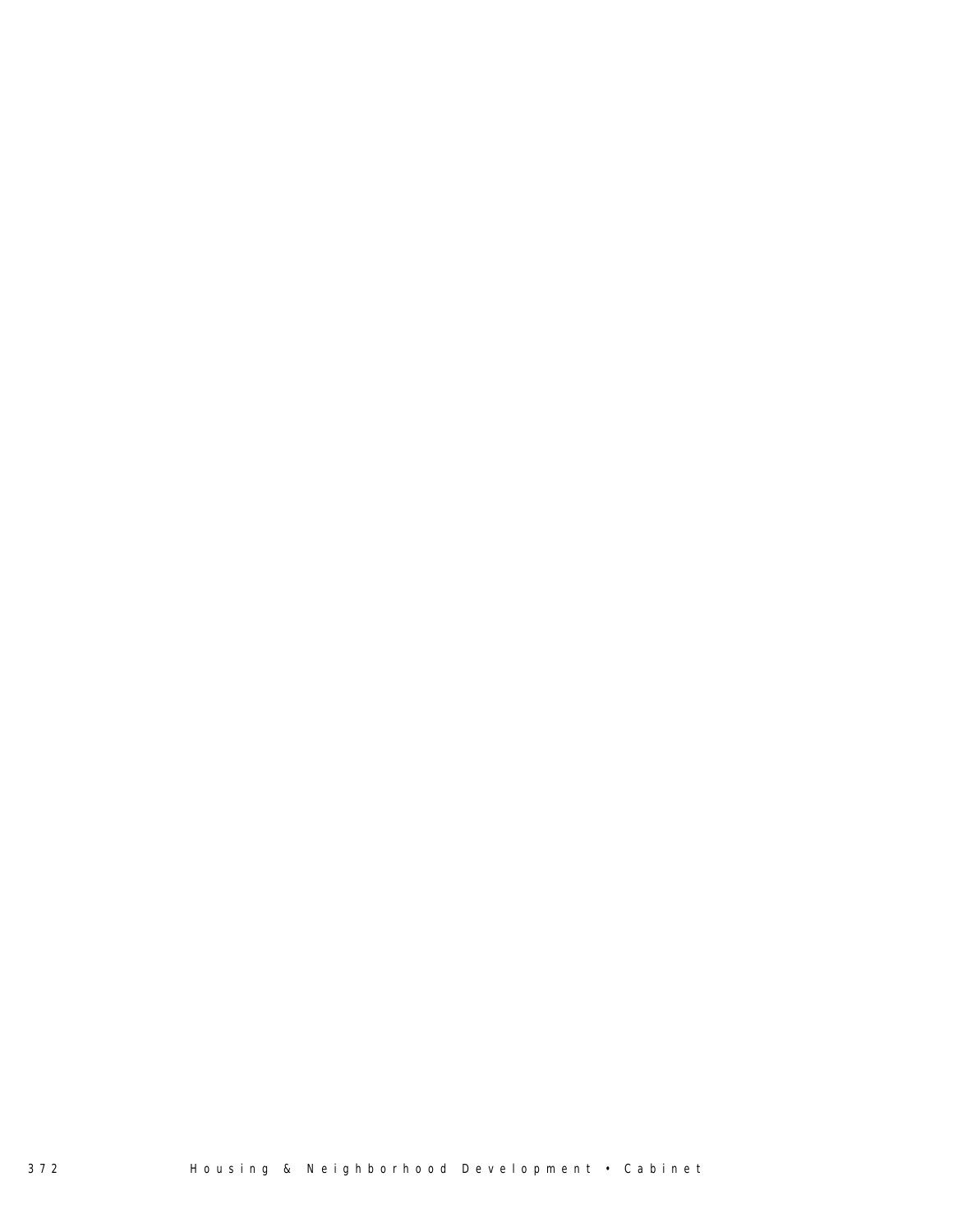# Housing & Neighborhood Development

*Sheila Dillon, Chief of Housing & Neighborhood Development* 

## *Cabinet Mission*

The Cabinet is committed to making Boston the most livable city in the nation by working with its many communities to build strong neighborhoods through the strategic investment of public resources.

| <b>Operating Budget</b>            | Program Name                                | Total Actual '10       | Total Actual '11       | <b>Total Approp '12</b> | Total Budget '13        |
|------------------------------------|---------------------------------------------|------------------------|------------------------|-------------------------|-------------------------|
|                                    | Leading the Way<br>Neighborhood Development | 4.979.000<br>3,410,789 | 5,000,000<br>3,332,852 | 5.000.000<br>3,741,074  | 5,000,000<br>3,883,667  |
|                                    | <b>Total</b>                                | 8,389,789              | 8,332,852              | 8,741,074               | 8,883,667               |
| Capital Budget Expenditures        |                                             | Actual '10             | Actual '11             | <b>Estimated '12</b>    | Projected '13           |
|                                    | Neighborhood Development                    | 774,295                | 50.148                 | 1,434,000               | 2,300,000               |
|                                    | <b>Total</b>                                | 774,295                | 50,148                 | 1.434.000               | 2,300,000               |
| <b>External Funds Expenditures</b> |                                             | Total Actual '10       | Total Actual '11       | <b>Total Approp '12</b> | <b>Total Budget '13</b> |
|                                    | Neighborhood Development                    | 83,355,158             | 64,843,668             | 75.429.828              | 70,000,359              |
|                                    | <b>Total</b>                                | 83,355,158             | 64,843,668             | 75,429,828              | 70,000,359              |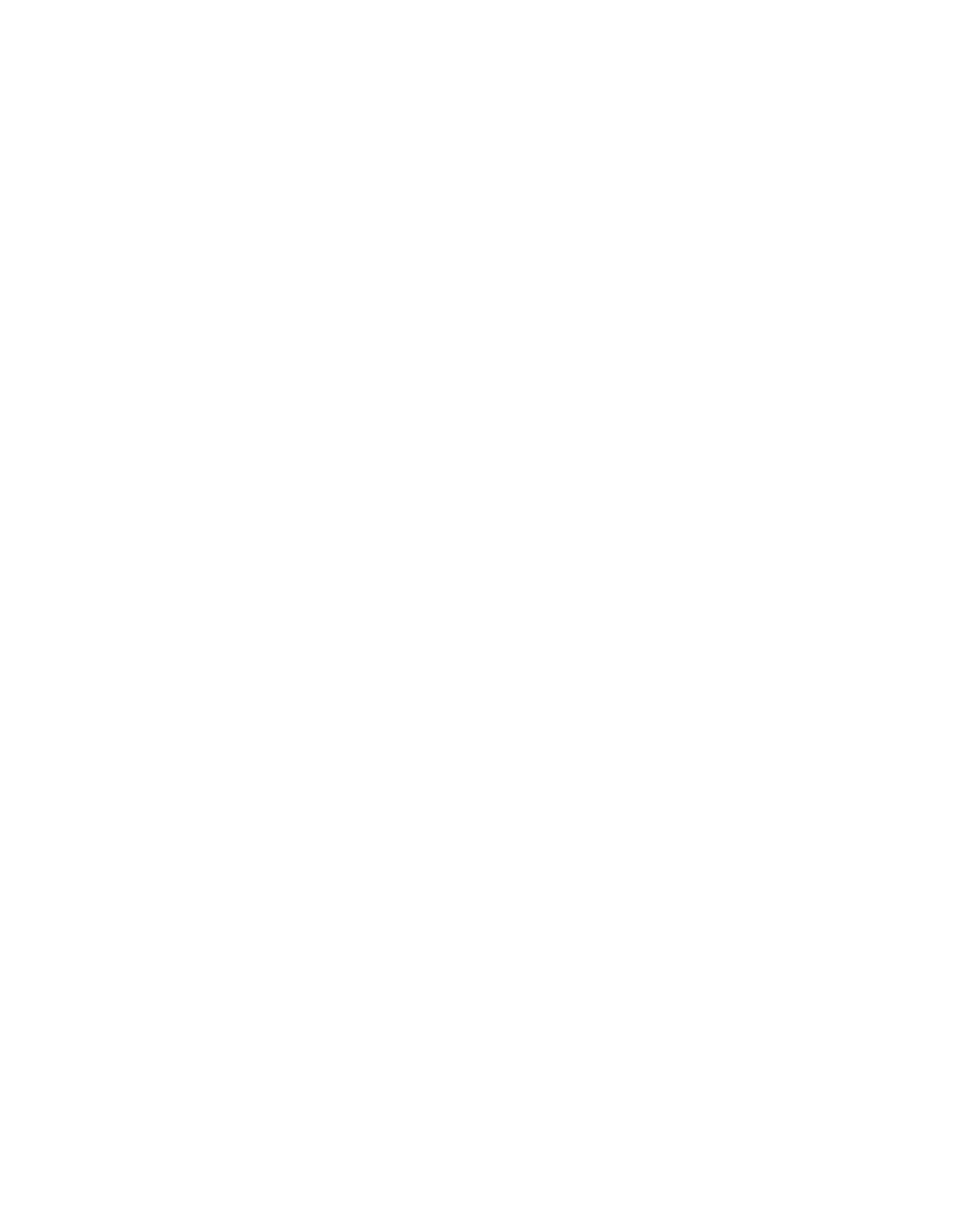# Leading the Way Operating Budget

### *Appropriation: 189*

## *Department Mission*

The mission of the Leading the Way III campaign is to expand and protect Boston's housing supply and stabilize neighborhoods adversely effected by the economic downturn and foreclosure boom. The four-year campaign focuses all of the City's housing agencies, including the Department of Neighborhood Development, the Boston Housing Authority, the Boston Redevelopment Authority, and the Inspectional Services Department around a comprehensive strategy to address Boston's housing needs in four key areas: 1) Housing Boston's workforce through new production and enhanced access to the market; 2) Preventing foreclosures and mitigating the negative effects of foreclosures on Boston's neighborhoods; 3) Reversing the rise in homelessness, and 4) Preserving and stabilizing the rental housing stock.

## *FY13 Performance Strategies*

- To expand the supply of market rate housing, especially in areas of the City not adversely affected by foreclosures or declining values.
- To help moderate to middle income homebuyers benefit from lower market prices by helping them overcome financing obstacles currently existing in the credit markets.
- To mitigate effects of foreclosed homes on Boston's neighborhoods through reclamation of bank-owned properties.
- To mitigate the negative effects of declining values on existing homeowners by helping them reinvest in their homes.
- To reduce home foreclosures through counseling of at-risk homeowners.
- To stabilize public and private affordable rental housing through financial and technical assistance.

| <b>Operating Budget</b> | Program Name                                                         | Total Actual '10       | Total Actual '11       | <b>Total Approp '12</b> | <b>Total Budget '13</b> |
|-------------------------|----------------------------------------------------------------------|------------------------|------------------------|-------------------------|-------------------------|
|                         | Housing Production and Access<br>Housing & Neighborhood Preservation | 2,500,000<br>2.479.000 | 2.500.000<br>2,500,000 | 2.500.000<br>2,500,000  | 2,500,000<br>2,500,000  |
|                         | Total                                                                | 4,979,000              | 5,000,000              | 5,000,000               | 5,000,000               |
|                         |                                                                      |                        |                        |                         |                         |
|                         |                                                                      |                        |                        |                         |                         |
| <b>Operating Budget</b> |                                                                      | Actual '10             | Actual '11             | Approp '12              | <b>Budget '13</b>       |
|                         | Personnel Services                                                   |                        |                        |                         | $\Omega$                |
|                         | Non Personnel                                                        | 4,979,000              | 5,000,000              | 5,000,000               | 5,000,000               |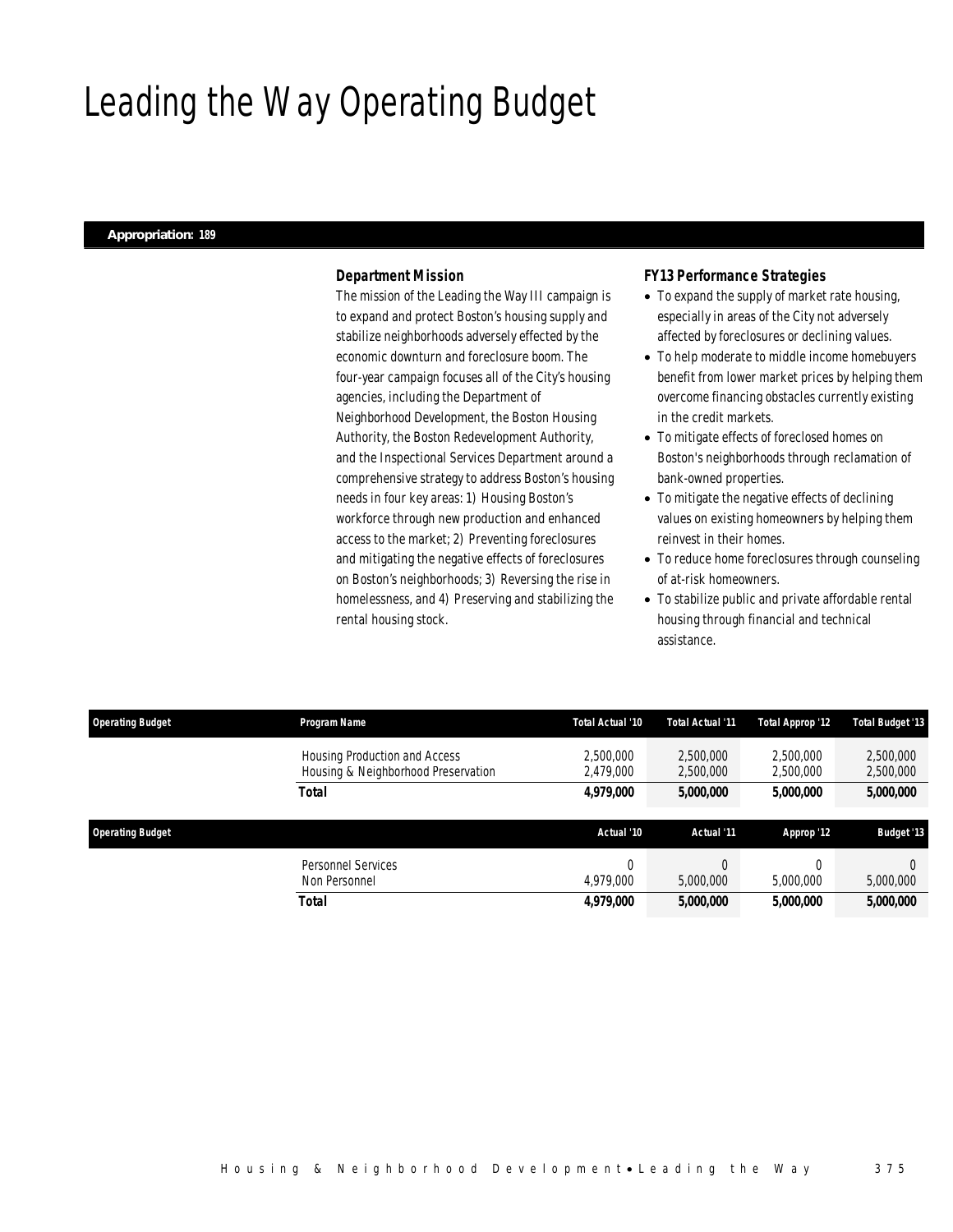# Leading the Way Operating Budget

## *Description of Services*

In FY13, Leading the Way resources will be used to 1) help new homebuyers enter the market including purchasing bank-foreclosed properties, 2) stabilize neighborhoods by assisting homeowners with repairs of their homes, 3) stabilize neighborhoods by securing and acquiring distressed bank-owned properties for redevelopment to ownership or rental housing, 4) create supportive housing for homeless families and individuals and 5) preserve rental housing.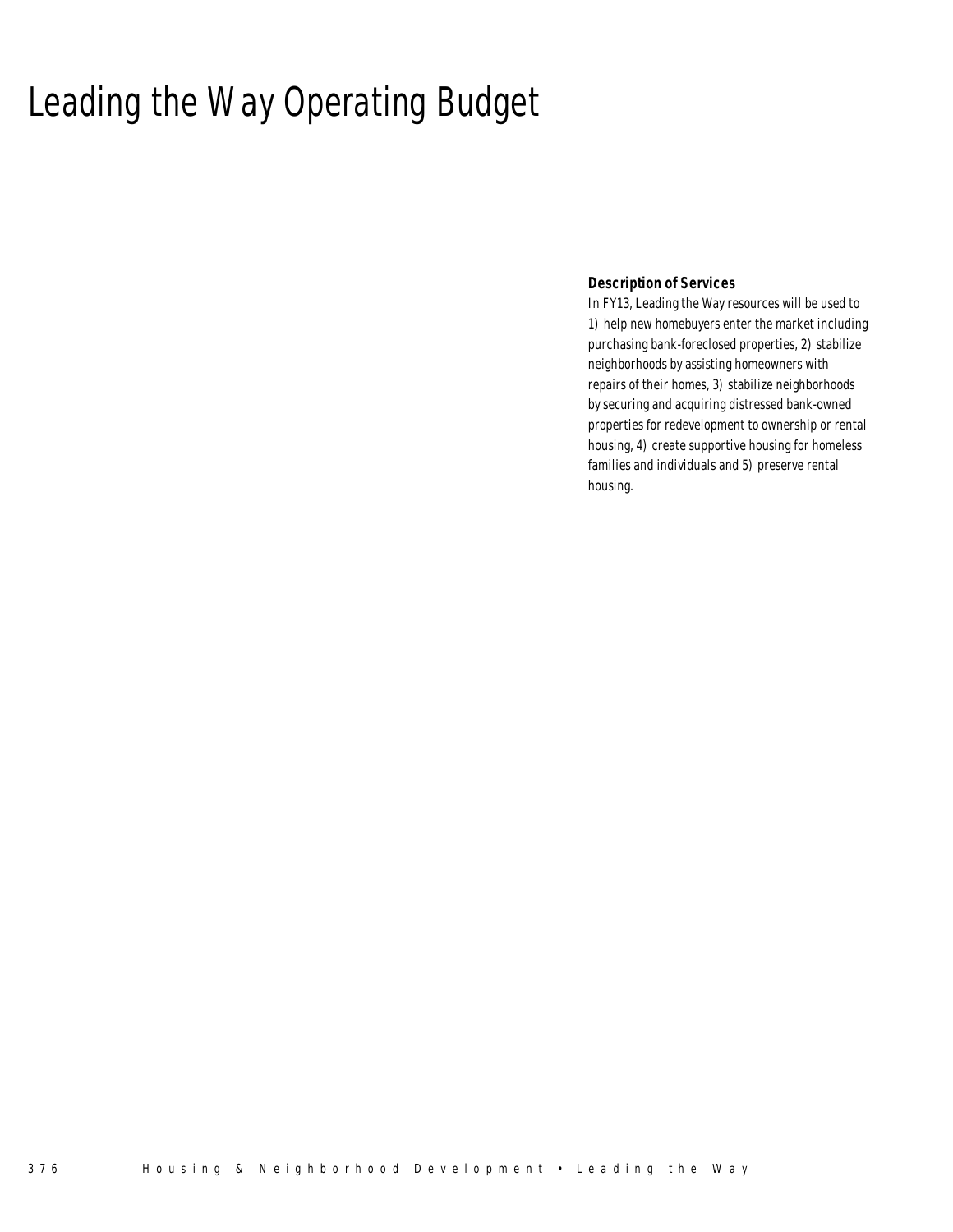# Department History

| <b>Personnel Services</b>       |                                                                     | FY10 Expenditure         | FY11 Expenditure            | FY12 Appropriation                 | FY13 Adopted                 | Inc/Dec 12 vs 13              |
|---------------------------------|---------------------------------------------------------------------|--------------------------|-----------------------------|------------------------------------|------------------------------|-------------------------------|
|                                 | 51000 Permanent Employees                                           | $\boldsymbol{0}$         | $\boldsymbol{0}$            | $\mathbf 0$                        | $\boldsymbol{0}$             | 0                             |
|                                 | 51100 Emergency Employees                                           | $\overline{0}$           | $\mathbf 0$                 | 0                                  | $\mathbf 0$                  | 0                             |
|                                 | 51200 Overtime                                                      | 0                        | $\mathbf 0$                 | $\boldsymbol{0}$                   | $\mathbf 0$                  | $\overline{0}$                |
|                                 | 51600 Unemployment Compensation<br>51700 Workers' Compensation      | 0<br>0                   | 0<br>0                      | 0<br>0                             | $\mathbf{0}$<br>$\mathbf{0}$ | 0<br>0                        |
|                                 | <b>Total Personnel Services</b>                                     | 0                        | 0                           | 0                                  | $\bf{0}$                     | 0                             |
| <b>Contractual Services</b>     |                                                                     | FY10 Expenditure         | FY11 Expenditure            | FY12 Appropriation                 | FY13 Adopted                 | Inc/Dec 12 vs 13              |
|                                 |                                                                     |                          |                             |                                    |                              |                               |
|                                 | 52100 Communications                                                | $\boldsymbol{0}$         | $\boldsymbol{0}$            | $\boldsymbol{0}$                   | $\boldsymbol{0}$             | 0                             |
|                                 | 52200 Utilities<br>52400 Snow Removal                               | $\mathbf{0}$<br>$\Omega$ | $\mathbf 0$<br>0            | $\boldsymbol{0}$<br>$\overline{0}$ | $\mathbf 0$<br>$\mathbf{0}$  | $\mathbf 0$<br>$\overline{0}$ |
|                                 | 52500 Garbage/Waste Removal                                         | 0                        | $\overline{0}$              | 0                                  | $\mathbf{0}$                 | 0                             |
|                                 | 52600 Repairs Buildings & Structures                                | $\Omega$                 | 0                           | $\Omega$                           | $\mathbf{0}$                 | 0                             |
|                                 | 52700 Repairs & Service of Equipment                                | 0                        | $\mathbf 0$                 | $\overline{0}$                     | $\mathbf 0$                  | $\overline{0}$                |
|                                 | 52800 Transportation of Persons                                     | $\mathbf{0}$             | $\mathbf{0}$                | $\overline{0}$                     | $\mathbf{0}$                 | 0                             |
|                                 | 52900 Contracted Services                                           | 4,979,000                | 5,000,000                   | 5,000,000                          | 5,000,000                    | 0                             |
|                                 | <b>Total Contractual Services</b>                                   | 4,979,000                | 5,000,000                   | 5,000,000                          | 5,000,000                    | 0                             |
| <b>Supplies &amp; Materials</b> |                                                                     | FY10 Expenditure         | FY11 Expenditure            | FY12 Appropriation                 | FY13 Adopted                 | Inc/Dec 12 vs 13              |
|                                 | 53000 Auto Energy Supplies                                          | $\boldsymbol{0}$         | $\mathbf 0$                 | $\boldsymbol{0}$                   | $\boldsymbol{0}$             | 0                             |
|                                 | 53200 Food Supplies                                                 | $\mathbf{0}$             | $\mathbf 0$                 | $\overline{0}$                     | $\mathbf 0$                  | $\mathbf 0$                   |
|                                 | 53400 Custodial Supplies                                            | 0                        | 0                           | 0                                  | $\mathbf{0}$                 | 0                             |
|                                 | 53500 Med, Dental, & Hosp Supply                                    | 0                        | $\mathbf 0$                 | 0                                  | $\mathbf 0$                  | 0                             |
|                                 | 53600 Office Supplies and Materials                                 | 0                        | $\mathbf{0}$                | $\Omega$                           | $\mathbf{0}$                 | 0                             |
|                                 | 53700 Clothing Allowance                                            | 0                        | $\mathbf{0}$                | 0                                  | $\mathbf{0}$                 | $\overline{0}$                |
|                                 | 53800 Educational Supplies & Mat<br>53900 Misc Supplies & Materials | 0<br>0                   | 0<br>0                      | $\mathbf{0}$<br>$\overline{0}$     | $\mathbf{0}$<br>$\mathbf 0$  | 0<br>0                        |
|                                 | <b>Total Supplies &amp; Materials</b>                               | $\mathbf{0}$             | $\mathbf 0$                 | $\mathbf{0}$                       | $\bf{0}$                     | 0                             |
| <b>Current Chgs &amp; Oblig</b> |                                                                     | FY10 Expenditure         | FY11 Expenditure            | FY12 Appropriation                 | FY13 Adopted                 | Inc/Dec 12 vs 13              |
|                                 |                                                                     |                          |                             |                                    |                              |                               |
|                                 | 54300 Workers' Comp Medical                                         | $\boldsymbol{0}$         | $\boldsymbol{0}$            | $\boldsymbol{0}$                   | $\boldsymbol{0}$             | 0                             |
|                                 | 54400 Legal Liabilities                                             | $\boldsymbol{0}$         | $\mathbf 0$                 | $\boldsymbol{0}$                   | $\mathbf 0$                  | $\mathbf 0$                   |
|                                 | 54500 Aid To Veterans                                               | 0                        | 0                           | 0                                  | $\mathbf{0}$                 | 0<br>0                        |
|                                 | 54600 Current Charges H&I<br>54700 Indemnification                  | 0<br>$\overline{0}$      | $\mathbf 0$<br>$\mathbf{0}$ | $\mathbf 0$<br>$\overline{0}$      | $\mathbf 0$<br>$\mathbf{0}$  | 0                             |
|                                 | 54900 Other Current Charges                                         | $\mathbf 0$              | $\mathbf 0$                 | 0                                  | $\mathbf 0$                  | 0                             |
|                                 | Total Current Chgs & Oblig                                          | $\mathbf{0}$             | $\mathbf 0$                 | 0                                  | $\bf{0}$                     | 0                             |
| Equipment                       |                                                                     | FY10 Expenditure         | FY11 Expenditure            | FY12 Appropriation                 | FY13 Adopted                 | Inc/Dec 12 vs 13              |
|                                 | 55000 Automotive Equipment                                          | $\boldsymbol{0}$         | $\boldsymbol{0}$            | $\boldsymbol{0}$                   | $\boldsymbol{0}$             | 0                             |
|                                 | 55400 Lease/Purchase                                                | $\mathbf{0}$             | $\mathbf 0$                 | $\overline{0}$                     | $\mathbf{0}$                 | $\mathbf{0}$                  |
|                                 | 55600 Office Furniture & Equipment                                  | $\boldsymbol{0}$         | 0                           | $\boldsymbol{0}$                   | $\boldsymbol{0}$             | $\mathbf 0$                   |
|                                 | 55900 Misc Equipment                                                | $\mathbf 0$              | $\boldsymbol{0}$            | $\boldsymbol{0}$                   | $\boldsymbol{0}$             | 0                             |
|                                 | <b>Total Equipment</b>                                              | $\pmb{0}$                | 0                           | 0                                  | 0                            | 0                             |
| <b>Other</b>                    |                                                                     | FY10 Expenditure         | FY11 Expenditure            | FY12 Appropriation                 | FY13 Adopted                 | Inc/Dec 12 vs 13              |
|                                 | 56200 Special Appropriation                                         | $\boldsymbol{0}$         | 0                           | $\boldsymbol{0}$                   | 0                            | 0                             |
|                                 | 57200 Structures & Improvements                                     | $\boldsymbol{0}$         | 0                           | $\mathbf 0$                        | 0                            | 0                             |
|                                 | 58000 Land & Non-Structure                                          | 0                        | 0                           | $\mathbf 0$                        | $\mathbf{0}$                 | 0                             |
|                                 | <b>Total Other</b>                                                  | $\pmb{0}$                | 0                           | 0                                  | 0                            | 0                             |
|                                 | <b>Grand Total</b>                                                  | 4,979,000                | 5,000,000                   | 5,000,000                          | 5,000,000                    | $\overline{0}$                |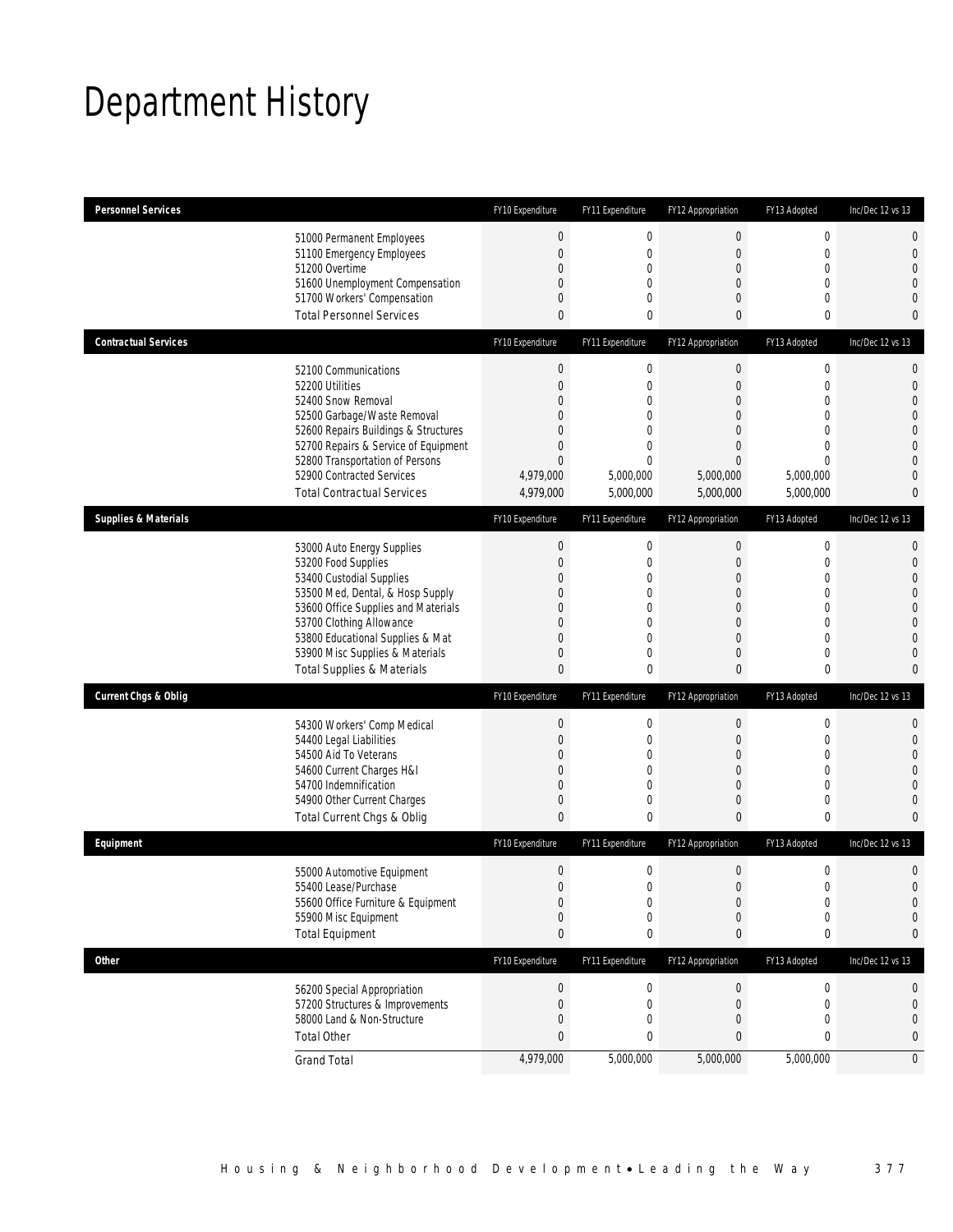# Program 1. Housing Production and Access

### *Organization: 189200*

## *Program Description*

The mission of this program is to house Boston's workforce through new production of market rate housing, opening up access to the market for moderate-and-middle income homebuyers and producing new affordable housing for lower-wage workers including new supportive housing for Boston's homeless. This program will use Citycontrolled resources including its regulatory powers, real estate assets and funding to leverage significant public and private investments to achieve its goals.

## *Program Strategies*

- To expand the supply of market rate housing, especially in areas of the City not adversely affected by foreclosures or declining values.
- To help moderate to middle income homebuyers benefit from lower market prices by helping them overcome financing obstacles currently existing in the credit markets.

| <b>Performance Measures</b>                               | Actual '10 | Actual '11 | Projected '12         | Target '13        |
|-----------------------------------------------------------|------------|------------|-----------------------|-------------------|
| Affordable units permitted<br>Market-rate units permitted | 255<br>243 | 327<br>492 | 447<br>2,201          | 250<br>1,250      |
| <b>Operating Budget</b>                                   | Actual '10 | Actual '11 | Approp '12            | <b>Budget '13</b> |
| Personnel Services<br>Non Personnel                       | 2.500.000  | 2,500,000  | $\Omega$<br>2,500,000 | 2,500,000         |
| Total                                                     | 2,500,000  | 2,500,000  | 2,500,000             | 2,500,000         |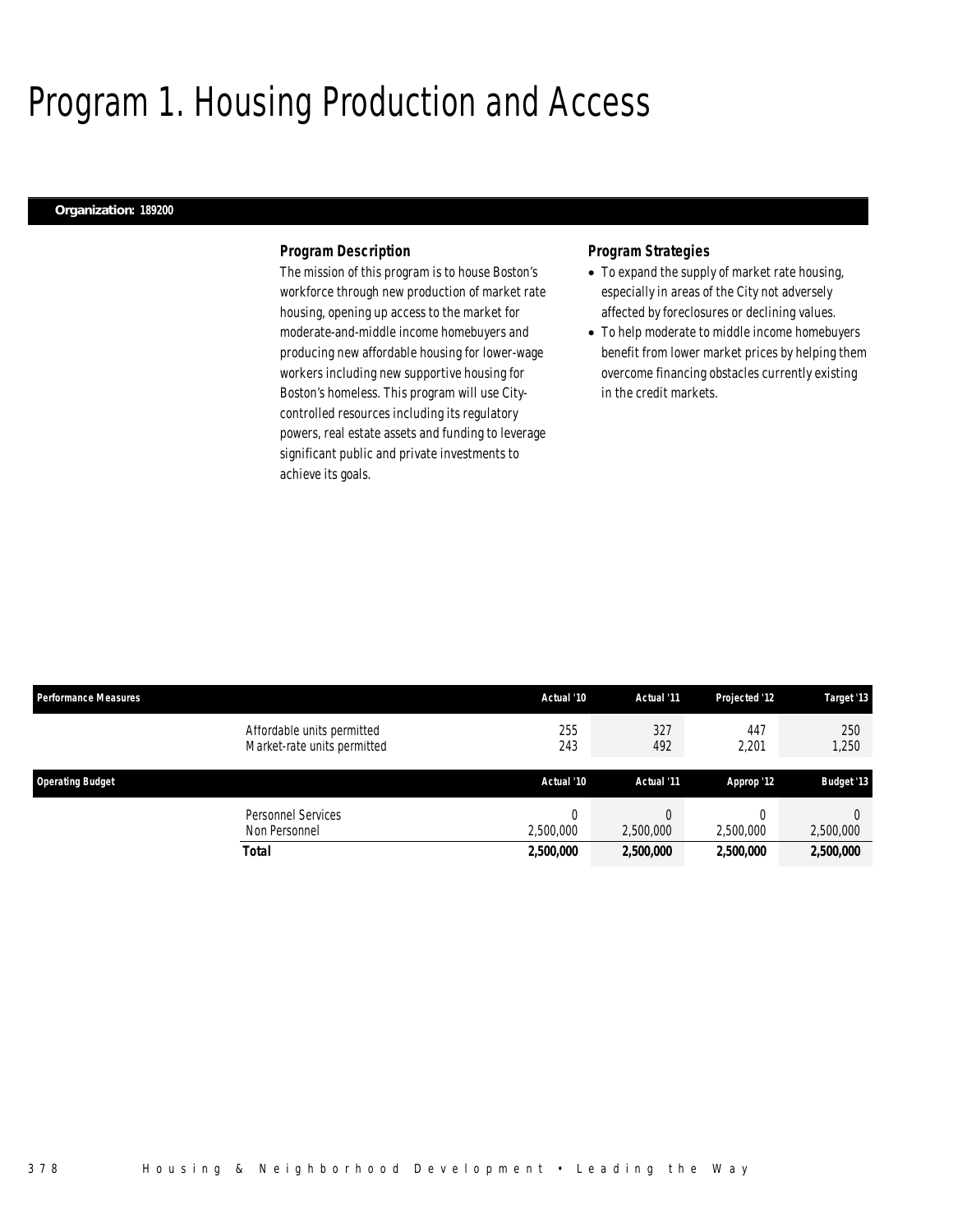# Program 2. Housing & Neighborhood Preservation

### *Organization: 189300*

## *Program Description*

The mission of this program is 1) to preserve affordable housing that is at risk due to either expiring affordability protections or physical and financial distress, and 2) to preserve neighborhoods put at risk due to foreclosures, neglected bankowned real estate and declining values. This mission will be achieved through a combination of initiatives that will preserve affordable rental housing, prevent foreclosures and mitigate the effects of those foreclosures that do occur and help existing homeowners reinvest in their homes.

## *Program Strategies*

- To mitigate effects of foreclosed homes on Boston's neighborhoods through reclamation of bank-owned properties.
- To mitigate the negative effects of declining values on existing homeowners by helping them reinvest in their homes.
- To reduce home foreclosures through counseling of at-risk homeowners.
- To stabilize public and private affordable rental housing through financial and technical assistance.

| <b>Performance Measures</b>                                                                       | Actual '10     | Actual '11 | Projected '12 | Target '13        |
|---------------------------------------------------------------------------------------------------|----------------|------------|---------------|-------------------|
| Bank-owned (REO) units reclaimed<br>Homeowners assisted with foreclosure<br>prevention counseling | 173<br>1,071   | 102<br>914 | 118<br>703    | 54<br>888         |
| Homeowners assisted with foreclosure<br>prevention counseling who avoided foreclosure             | 626            | 544        | 495           | 463               |
| Private affordable rental housing units preserved                                                 | 1,339          | 1.279      | 444           | 1.250             |
| <b>Operating Budget</b>                                                                           | Actual '10     | Actual '11 | Approp '12    | <b>Budget '13</b> |
| <b>Personnel Services</b><br>Non Personnel                                                        | O<br>2,479,000 | 2.500.000  | 2,500,000     | 2,500,000         |
| Total                                                                                             | 2,479,000      | 2,500,000  | 2,500,000     | 2,500,000         |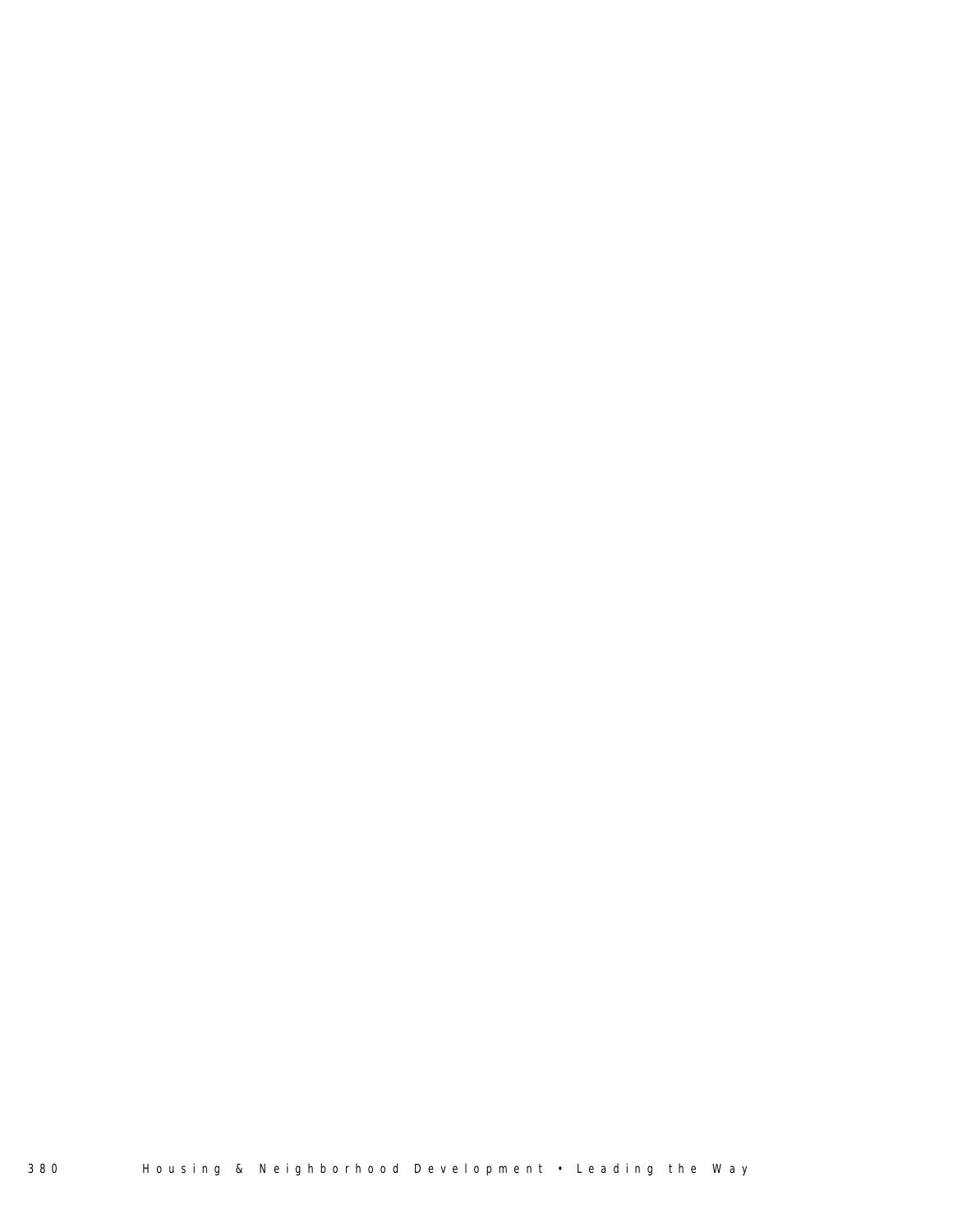# Neighborhood Development Operating Budget

*Sheila Dillon, Chief of Housing & Neighborhood Development Appropriation: 188* 

# *Department Mission*

The Cabinet is committed to making Boston the most livable city in the nation by working with its many communities to build strong neighborhoods through the strategic investment of public resources.

## *FY13 Performance Strategies*

- To assist existing homeowners in retaining their homes and to encourage homeownership.
- To dispose of tax-foreclosed and surplus property.
- To promote the development and preservation of economically viable, attractive businesses and non-profits in Main Streets and other neighborhood business districts.
- To provide shelter, support services, rental assistance, and housing counseling to homeless persons, persons with AIDS, and tenants at risk.

| <b>Operating Budget</b>      | Program Name                                                                                                                                                                                                                                                                                                                                                                                                                                                                   | Total Actual '10                                                                                                                                        | <b>Total Actual '11</b>                                                                                                         | <b>Total Approp '12</b>                                                                                                                 | <b>Total Budget '13</b>                                                                                           |
|------------------------------|--------------------------------------------------------------------------------------------------------------------------------------------------------------------------------------------------------------------------------------------------------------------------------------------------------------------------------------------------------------------------------------------------------------------------------------------------------------------------------|---------------------------------------------------------------------------------------------------------------------------------------------------------|---------------------------------------------------------------------------------------------------------------------------------|-----------------------------------------------------------------------------------------------------------------------------------------|-------------------------------------------------------------------------------------------------------------------|
|                              | Neighborhood Development Administration<br>Real Estate Management & Sales<br>Housing Development<br><b>Business Services</b>                                                                                                                                                                                                                                                                                                                                                   | 1,173,710<br>1,372,071<br>675,884<br>189,124                                                                                                            | 716,115<br>1,465,138<br>1,034,148<br>117,451                                                                                    | 1,544,581<br>1,661,450<br>441,370<br>93,673                                                                                             | 1,592,758<br>1,377,729<br>790,666<br>122,514                                                                      |
|                              | Total                                                                                                                                                                                                                                                                                                                                                                                                                                                                          | 3,410,789                                                                                                                                               | 3,332,852                                                                                                                       | 3,741,074                                                                                                                               | 3,883,667                                                                                                         |
| <b>External Funds Budget</b> | <b>Fund Name</b>                                                                                                                                                                                                                                                                                                                                                                                                                                                               | Total Actual '10                                                                                                                                        | <b>Total Actual '11</b>                                                                                                         | <b>Total Approp '12</b>                                                                                                                 | <b>Total Budget '13</b>                                                                                           |
|                              | Abandoned Property Rehab Grant<br>ARRA - CDBG<br>ARRA - Homeless Prevention & Rapid Re-<br>Housing<br>ARRA - Neighborhood Stabilization Program<br><b>CDAG Olmstead Green Project</b><br><b>CDBG</b><br>Choice Neighborhood Implementation Grant<br>Community Challenge Planning Grant<br>Dudley Executive Plaza Project<br><b>FDI</b><br><b>Emergency Solutions Grant</b><br>EPA/Brownfields<br>First Time Homebuyer Counsel (COM)<br>Green Affordable Housing<br><b>HOME</b> | $\Omega$<br>2,216,693<br>2,446,894<br>1,736,157<br>421,915<br>20,301,467<br>220,453<br>86,329<br>915,641<br>387,543<br>232,835<br>220,392<br>11,941,274 | 450<br>1,555,600<br>3,862,165<br>5,115,085<br>$\Omega$<br>19,509,071<br>1,265,022<br>733,767<br>190,170<br>312,301<br>7,125,613 | 74,775<br>1,593,716<br>1,900,093<br>6,891,986<br>0<br>21,174,349<br>1,004,834<br>50,344<br>1,104,299<br>409,500<br>476.883<br>9,330,644 | 74,775<br>5,164<br>1,813,425<br>19,946,515<br>4,019,339<br>613,052<br>50,344<br>1,757,598<br>325,000<br>6,160,168 |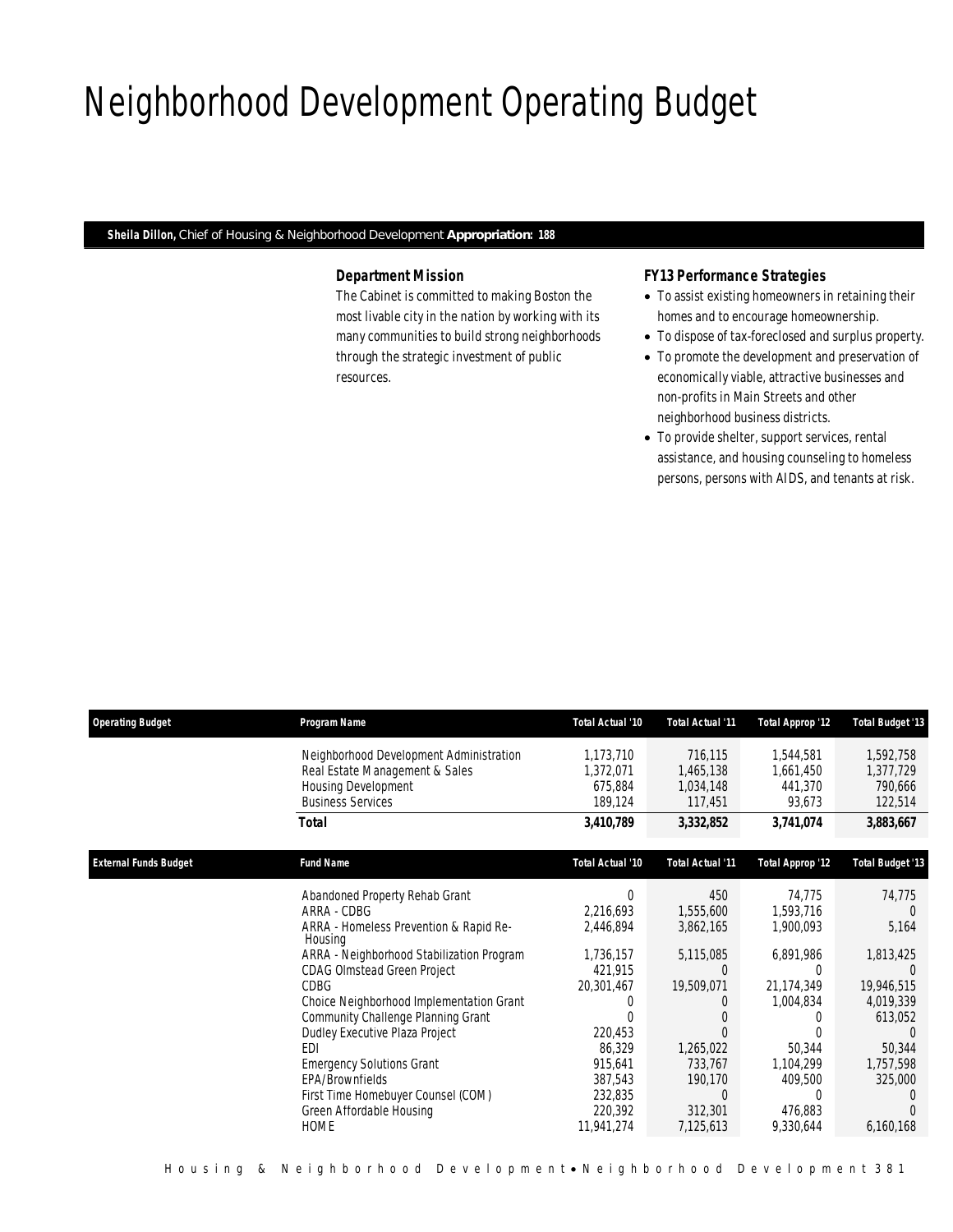| Total                                               | 83,355,161 | 64,843,669       | 75,429,828       | 70,000,360 |
|-----------------------------------------------------|------------|------------------|------------------|------------|
| Supportive Housing                                  | 11,141,301 | 11,915,381       | 12,644,713       | 14,313,384 |
| Shelter Plus Care                                   | 6.954.088  | 5.696.871        | 7.171.944        | 6,815,976  |
| Section 108 Spread                                  |            |                  | 0                | 723.750    |
| Regional Network Innovations to End<br>Homelessness | 451.905    | 1.018.573        | 425,524          |            |
| Regional Foreclosure Education Grant (COM)          | 68,250     | 118,752          | $\left( \right)$ |            |
| OBD Sec 108 Non Emp Zone                            | 1.530.839  |                  |                  |            |
| OBD Sec 108 Boston Invests in Growth II             | 11.377.645 | 1.373.171        | 5.650.000        | 10,000,000 |
| Neighborhood Stabilization Program (State)          | 2,976,574  | 545,195          | 1,354,531        |            |
| Neighborhood Stabilization Program (Federal)        | 2.701.883  | 1.505.159        | 621.716          |            |
| Neighborhood Development Fund                       | 1.443.935  | 323,290          | 120,000          |            |
| Lead Paint Abatement                                | 1,893,468  | 1,142,478        | 1,540,812        | 1.165.647  |
| Inclusionary Development Fund                       | 62.628     | $\left( \right)$ | $\left( \right)$ | 337.500    |
| <b>HOPWA</b>                                        | 1,625,048  | 1,535,554        | 1,889,165        | 1,878,723  |

| <b>Operating Budget</b> |                                     | Actual '10            | Actual '11             | Approp '12            | <b>Budget '13</b>     |
|-------------------------|-------------------------------------|-----------------------|------------------------|-----------------------|-----------------------|
|                         | Personnel Services<br>Non Personnel | 2.346.814<br>.063.975 | 2.244.427<br>1.088.425 | 2.344.440<br>.396.634 | 2,790,764<br>,092,903 |
|                         | Total                               | 3,410,789             | 3,332,852              | 3,741,074             | 3,883,667             |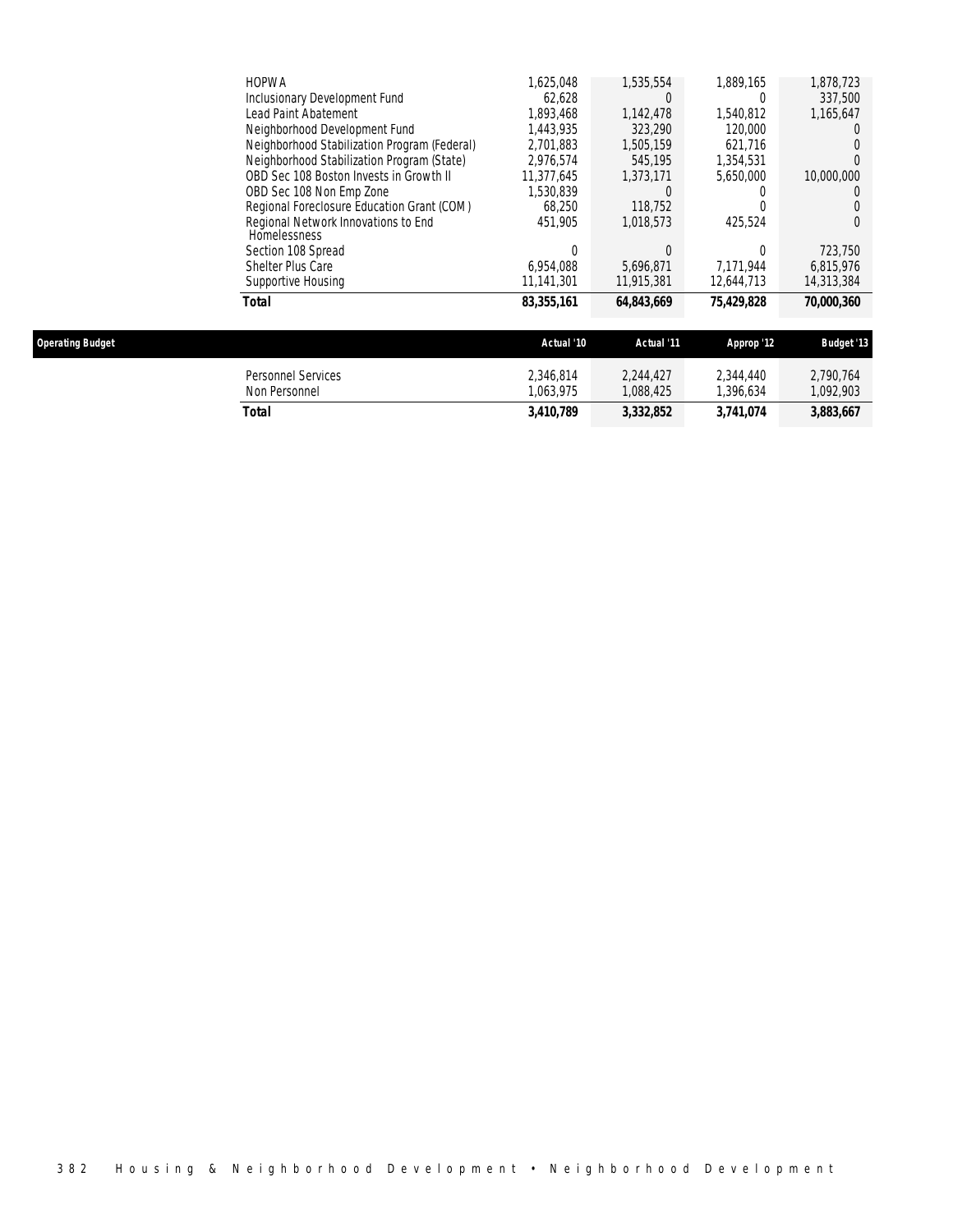# Neighborhood Development Operating Budget



## *Authorizing Statutes*

- Enabling Legislation, 1961 Mass. Acts ch. 642, §§ 1-3.
- Sale of Certain Surplus Property, 1982 Mass. Acts ch. 190, § 24; 1986 Mass. Acts ch. 701, § 4.
- Design Services, M.G.L.A. c. 7, § 38A 1/2.
- Public Works Construction, M.G.L.A. c. 30, § 39M.
- Building Construction, M.G.L.A. c. 149, §§ 44A-44J.
- Municipal Participation in Condominiums, M.G.L.A. c. 183A, § 20.
- Boston Urban Homestead Program, CBC Ord. §§ 8-2.1-8-2.8.
- Code Enforcement, M.G.L.A. c.40, § 21d; M.G.L.A. c. 270, § 16.
- Transfers of Property to Boston Redevelopment Authority, CBC St. 11 §§ 251, 255.
- Committee on Foreclosed Real Estate; Powers, CBC Ord. §§ 11-7.1-11-7.2; CBC St. 11 §§ 251, 255.
- 1994 Mass. Acts ch. 282; CBC Ord. § 10-2.1.

## *Description of Services*

The Department provides services and assistance through a wide variety of programs that are designed to improve the current housing stock of existing homeowners, promote homeownership, develop and preserve affordable housing, foster economically viable neighborhood business districts, and dispose of City-owned tax foreclosed and surplus property in a responsible manner.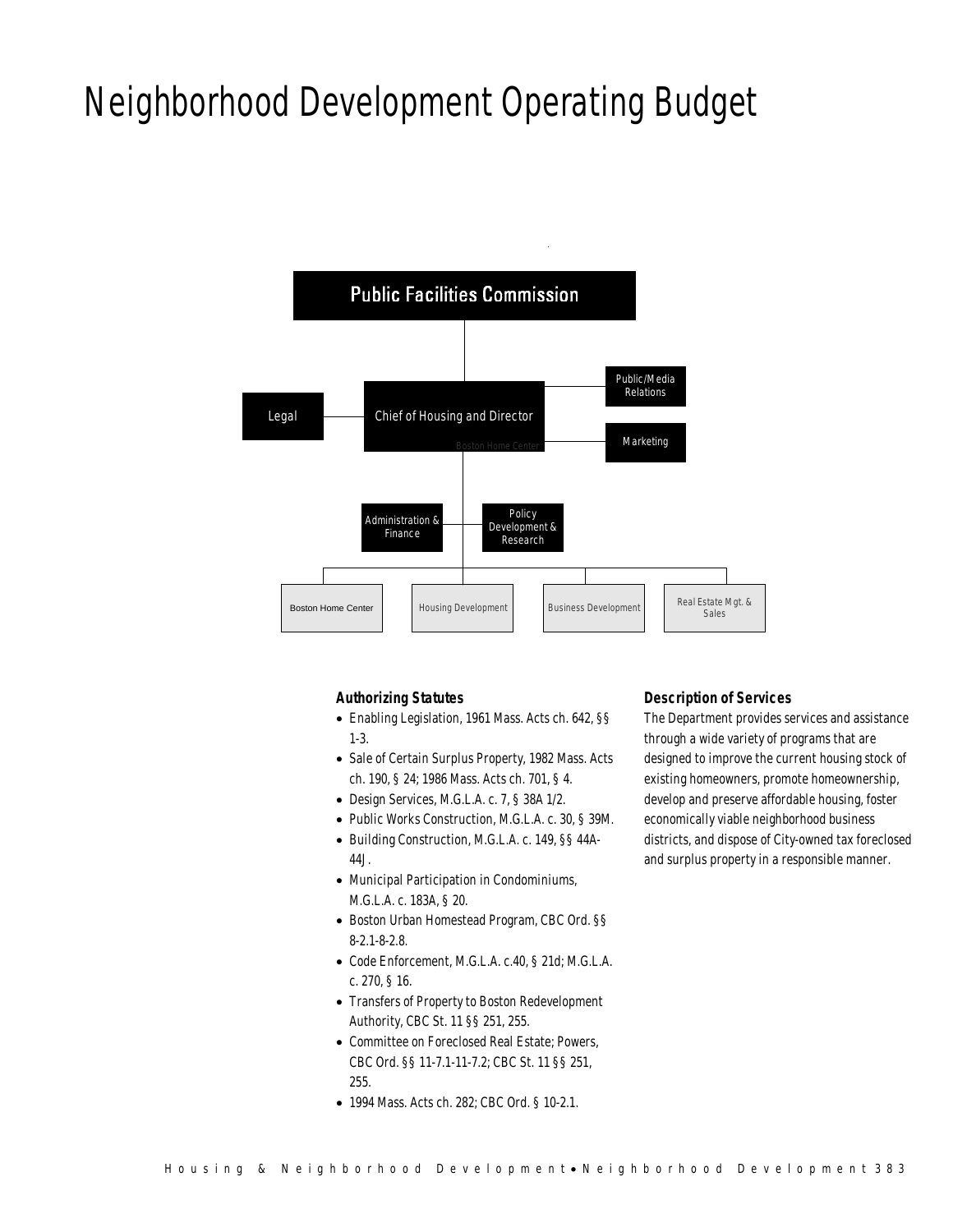# Department History

| <b>Personnel Services</b>       |                                                                                                                                                                                                                                                                                                      | FY10 Expenditure                                                                                 | FY11 Expenditure                                                                                             | FY12 Appropriation                                                                                           | FY13 Adopted                                                                              | Inc/Dec 12 vs 13                                                                                                       |
|---------------------------------|------------------------------------------------------------------------------------------------------------------------------------------------------------------------------------------------------------------------------------------------------------------------------------------------------|--------------------------------------------------------------------------------------------------|--------------------------------------------------------------------------------------------------------------|--------------------------------------------------------------------------------------------------------------|-------------------------------------------------------------------------------------------|------------------------------------------------------------------------------------------------------------------------|
|                                 | 51000 Permanent Employees<br>51100 Emergency Employees<br>51200 Overtime<br>51600 Unemployment Compensation<br>51700 Workers' Compensation<br><b>Total Personnel Services</b>                                                                                                                        | 2,319,265<br>3,645<br>$\overline{0}$<br>23,904<br>$\overline{0}$<br>2,346,814                    | 2,185,836<br>6,880<br>$\mathbf{0}$<br>40,692<br>11,019<br>2,244,427                                          | 2,312,118<br>18,823<br>0<br>11,000<br>2,499<br>2,344,440                                                     | 2,777,265<br>0<br>0<br>11,000<br>2,499<br>2,790,764                                       | 465,147<br>$-18,823$<br>$\mathbf{0}$<br>$\mathbf 0$<br>$\Omega$<br>446,324                                             |
| <b>Contractual Services</b>     |                                                                                                                                                                                                                                                                                                      | FY10 Expenditure                                                                                 | FY11 Expenditure                                                                                             | FY12 Appropriation                                                                                           | FY13 Adopted                                                                              | Inc/Dec 12 vs 13                                                                                                       |
|                                 | 52100 Communications<br>52200 Utilities<br>52400 Snow Removal<br>52500 Garbage/Waste Removal<br>52600 Repairs Buildings & Structures<br>52700 Repairs & Service of Equipment<br>52800 Transportation of Persons<br>52900 Contracted Services<br><b>Total Contractual Services</b>                    | 103,265<br>64,396<br>33,771<br>21,185<br>84,921<br>32,922<br>3,360<br>657,553<br>1,001,373       | 88,264<br>86,135<br>46,795<br>31,976<br>80,921<br>30,908<br>5,073<br>671,696<br>1,041,768                    | 70,231<br>132,056<br>45,000<br>30,000<br>95,320<br>38,234<br>4,740<br>593,115<br>1,008,696                   | 70,231<br>132,056<br>45,000<br>31,250<br>120,606<br>32,050<br>4,740<br>557,520<br>993,453 | $\theta$<br>$\mathbf 0$<br>$\Omega$<br>1,250<br>25,286<br>$-6,184$<br>$\overline{0}$<br>$-35,595$<br>$-15,243$         |
| <b>Supplies &amp; Materials</b> |                                                                                                                                                                                                                                                                                                      | FY10 Expenditure                                                                                 | FY11 Expenditure                                                                                             | FY12 Appropriation                                                                                           | FY13 Adopted                                                                              | Inc/Dec 12 vs 13                                                                                                       |
|                                 | 53000 Auto Energy Supplies<br>53200 Food Supplies<br>53400 Custodial Supplies<br>53500 Med, Dental, & Hosp Supply<br>53600 Office Supplies and Materials<br>53700 Clothing Allowance<br>53800 Educational Supplies & Mat<br>53900 Misc Supplies & Materials<br><b>Total Supplies &amp; Materials</b> | 2,790<br>$\boldsymbol{0}$<br>$\mathbf 0$<br>0<br>19,181<br>0<br>$\mathbf{0}$<br>12,310<br>34,281 | 4,321<br>$\mathbf 0$<br>$\mathbf{0}$<br>$\mathbf{0}$<br>15,162<br>$\mathbf 0$<br>$\Omega$<br>4,759<br>24,242 | 7,281<br>$\boldsymbol{0}$<br>$\mathbf{0}$<br>$\mathbf{0}$<br>27,850<br>0<br>$\mathbf{0}$<br>21,465<br>56,596 | 7,522<br>0<br>0<br>$\Omega$<br>27,850<br>0<br>$\Omega$<br>20,525<br>55,897                | 241<br>$\mathbf 0$<br>$\theta$<br>$\mathbf 0$<br>$\boldsymbol{0}$<br>$\overline{0}$<br>$\mathbf 0$<br>$-940$<br>$-699$ |
| <b>Current Chgs &amp; Oblig</b> |                                                                                                                                                                                                                                                                                                      | FY10 Expenditure                                                                                 | FY11 Expenditure                                                                                             | FY12 Appropriation                                                                                           | FY13 Adopted                                                                              | Inc/Dec 12 vs 13                                                                                                       |
|                                 | 54300 Workers' Comp Medical<br>54400 Legal Liabilities<br>54500 Aid To Veterans<br>54600 Current Charges H&I<br>54700 Indemnification<br>54900 Other Current Charges<br>Total Current Chgs & Oblig                                                                                                   | 814<br>5,383<br>0<br>$\overline{0}$<br>$\Omega$<br>21,934<br>28,131                              | 3,525<br>$\mathbf{0}$<br>$\mathbf{0}$<br>$\mathbf 0$<br>$\theta$<br>16,650<br>20,175                         | 900<br>6,217<br>0<br>$\mathbf{0}$<br>$\Omega$<br>323,925<br>331,042                                          | 900<br>6,528<br>$\mathbf{0}$<br>0<br>$\Omega$<br>36,125<br>43,553                         | $\theta$<br>311<br>$\mathbf{0}$<br>$\Omega$<br>$-287,800$<br>$-287,489$                                                |
| Equipment                       |                                                                                                                                                                                                                                                                                                      | FY10 Expenditure                                                                                 | FY11 Expenditure                                                                                             | FY12 Appropriation                                                                                           | FY13 Adopted                                                                              | Inc/Dec 12 vs 13                                                                                                       |
|                                 | 55000 Automotive Equipment<br>55400 Lease/Purchase<br>55600 Office Furniture & Equipment<br>55900 Misc Equipment<br><b>Total Equipment</b>                                                                                                                                                           | $\boldsymbol{0}$<br>$\boldsymbol{0}$<br>$\mathbf 0$<br>190<br>190                                | $\mathbf 0$<br>0<br>$\boldsymbol{0}$<br>2,240<br>2,240                                                       | $\mathbf 0$<br>$\boldsymbol{0}$<br>$\boldsymbol{0}$<br>300<br>300                                            | 0<br>$\Omega$<br>0<br>0<br>0                                                              | $\mathbf 0$<br>$\Omega$<br>$\mathbf 0$<br>$-300$<br>$-300$                                                             |
| Other                           |                                                                                                                                                                                                                                                                                                      | FY10 Expenditure                                                                                 | FY11 Expenditure                                                                                             | FY12 Appropriation                                                                                           | FY13 Adopted                                                                              | Inc/Dec 12 vs 13                                                                                                       |
|                                 | 56200 Special Appropriation<br>57200 Structures & Improvements<br>58000 Land & Non-Structure<br><b>Total Other</b>                                                                                                                                                                                   | $\boldsymbol{0}$<br>$\boldsymbol{0}$<br>0<br>0                                                   | $\boldsymbol{0}$<br>$\mathbf 0$<br>$\mathbf 0$<br>0                                                          | 0<br>$\boldsymbol{0}$<br>0<br>$\bf 0$                                                                        | 0<br>$\mathbf 0$<br>0<br>0                                                                | 0<br>$\mathbf 0$<br>$\mathbf 0$<br>$\mathbf{0}$                                                                        |
|                                 | <b>Grand Total</b>                                                                                                                                                                                                                                                                                   | 3,410,789                                                                                        | 3,332,852                                                                                                    | 3,741,074                                                                                                    | 3,883,667                                                                                 | 142,593                                                                                                                |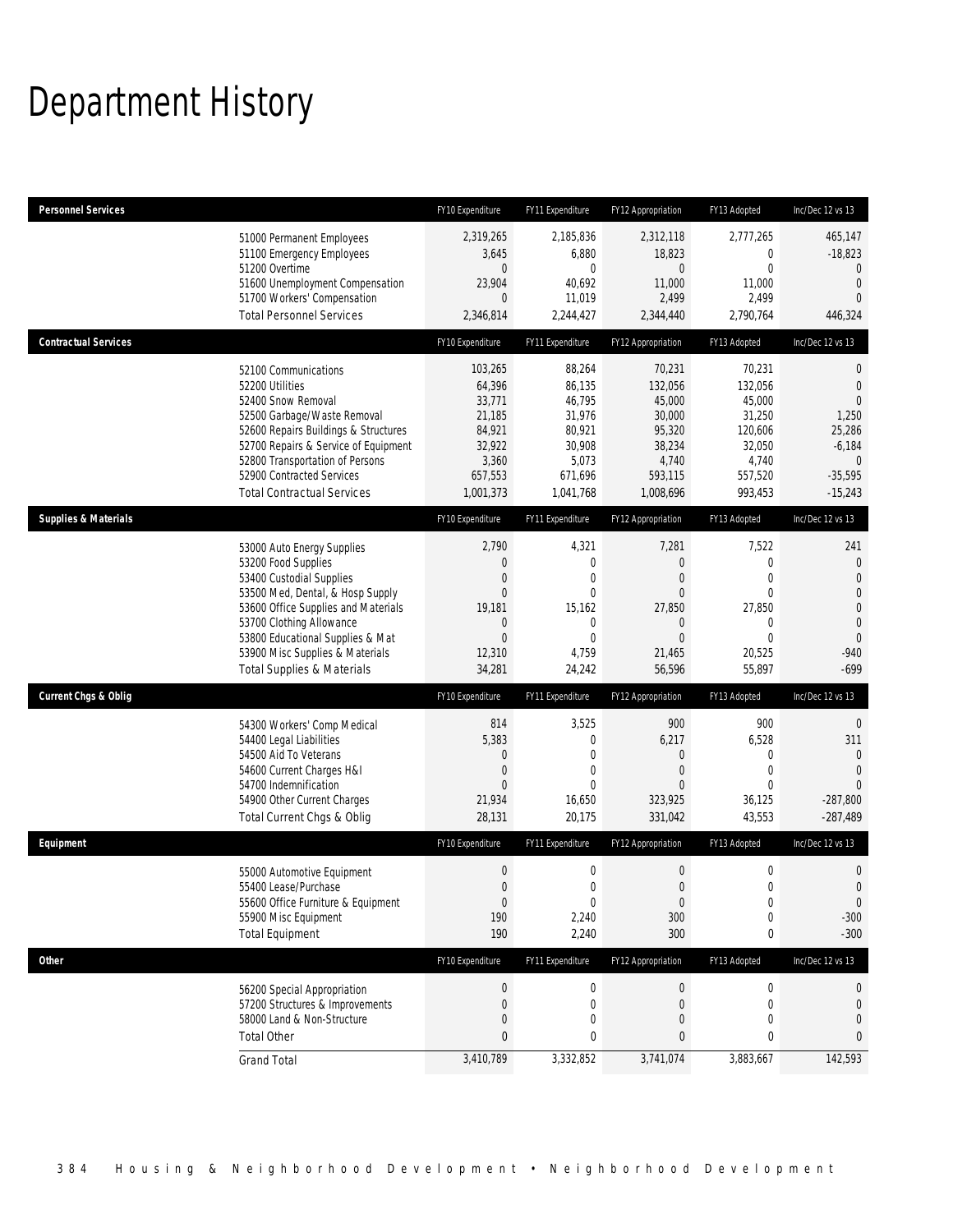# Department Personnel

| Title                                   | Union<br>Code   | Grade     | Position | FY13 Salary | Title                          | Union<br>Code   | Grade | Position | FY13 Salary |
|-----------------------------------------|-----------------|-----------|----------|-------------|--------------------------------|-----------------|-------|----------|-------------|
|                                         |                 |           |          |             |                                |                 |       |          |             |
| Accountant                              | SU <sub>2</sub> | 21        | 0.10     | 6,175       | Legal Sec                      | EXM             | 18    | 0.10     | 4,695       |
| <b>Accounting Manager</b>               | SU <sub>2</sub> | 22        | 0.10     | 7,406       | Loan Monitor                   | SU <sub>2</sub> | 19    | 0.20     | 11,733      |
| Admin Services Manager                  | SU <sub>2</sub> | 21        | 0.10     | 6,852       | Manager Of Research & Dev      | SU <sub>2</sub> | 23    | 0.10     | 8,006       |
| <b>Admit Assistant</b>                  | <b>EXM</b>      | 19        | 0.67     | 26,819      | MIS Operations Specialist      | SU <sub>2</sub> | 19    | 0.10     | 5,866       |
| Architect                               | SU <sub>2</sub> | 21        | 0.02     | 1,370       | Neigh Business Manager         | SU <sub>2</sub> | 22    | 0.06     | 4,444       |
| Asset Manager                           | SU <sub>2</sub> | 21        | 0.10     | 6.700       | Network Admin                  | SU <sub>2</sub> | 22    | 0.10     | 6,655       |
| Assistant-Director                      | <b>EXM</b>      | 26        | 0.70     | 48,484      | <b>Operations Manager</b>      | EXM             | 25    | 0.77     | 60,943      |
| <b>Assoc Deputy Director</b>            | <b>EXM</b>      | 27        | 0.10     | 10,223      | Operations Specialist          | SU <sub>2</sub> | 26    | 0.02     | 2,023       |
| <b>Asst Director</b>                    | <b>EXM</b>      | 26        | 0.15     | 13,192      | Policy Advisor                 | EXM             | 28    | 0.10     | 10,289      |
| <b>Asst Director</b>                    | <b>EXM</b>      | 26        | 0.87     | 76,513      | Procurement Officer            | SU <sub>2</sub> | 20    | 0.10     | 6,340       |
| <b>Board Member Appeals</b>             | EX <sub>O</sub> | <b>NG</b> | 3.00     | 2,346       | Prog Asst                      | SU <sub>2</sub> | 19    | 2.71     | 156,319     |
| Boston Home Center Manager              | SU <sub>2</sub> | 23        | 0.15     | 12,008      | Prog Manager                   | SU <sub>2</sub> | 21    | 1.20     | 81,768      |
| <b>Budget Manager</b>                   | SU <sub>2</sub> | 22        | 0.10     | 7,406       | Program Analyst                | SU <sub>2</sub> | 22    | 0.10     | 7,406       |
| Clearinghouse & Inventory Manager       | SU <sub>2</sub> | 22        | 0.70     | 51,845      | ProgramAssistant(MultiLingual) | SU <sub>2</sub> | 20    | 0.15     | 8,936       |
| Communication Spec                      | EXM             | 22        | 0.10     | 6,282       | Project Manager                | SU <sub>2</sub> | 21    | 2.12     | 134,538     |
| <b>Communications Specialist</b>        | <b>EXM</b>      | 22        | 0.10     | 6,426       | Property Mgmt                  | SU <sub>2</sub> | 22    | 2.80     | 198,898     |
| <b>Compliance Monitor</b>               | SU <sub>2</sub> | 20        | 0.10     | 6,340       | Records Manager                | SU <sub>2</sub> | 21    | 0.10     | 6,852       |
| Compliance Officer                      | SU <sub>2</sub> | 21        | 0.10     | 6,852       | Secretary                      | SU <sub>2</sub> | 17    | 0.60     | 30,077      |
| <b>Computer Specialist</b>              | SU <sub>2</sub> | 20        | 0.10     | 6,340       | Senior Asset Manager           | SU <sub>2</sub> | 24    | 0.10     | 8,468       |
| <b>Construction Manager</b>             | SU <sub>2</sub> | 23        | 0.15     | 12,008      | Senior Programmer              | SU <sub>2</sub> | 23    | 0.10     | 8,006       |
| Controller                              | EXM             | 27        | 0.10     | 9,512       | Spec Asst (DND)                | EXM             | 25    | 0.10     | 8,131       |
| <b>Construction Specialist I</b>        | SU <sub>2</sub> | 20        | 0.92     | 56,581      | Special Assistant              | EXM             | 22    | 0.10     | 6,139       |
| Deputy Director                         | EXM             | 27        | 0.50     | 47,562      | Special Asst (DND)             | EXM             | 23    | 0.10     | 6,950       |
| Deputy Director                         | <b>EXM</b>      | 29        | 2.45     | 257,062     | Sr Account Specialist          | SU <sub>2</sub> | 20    | 0.10     | 6,340       |
| Design Services Manager                 | SU <sub>2</sub> | 24        | 0.02     | 1,731       | Sr Adm Services Clerk (DND)    | SU <sub>2</sub> | 18    | 0.10     | 5,428       |
| Digital Cartographer                    | SU <sub>2</sub> | 22        | 0.10     | 7,406       | Sr Budget Manager              | SU <sub>2</sub> | 24    | 0.10     | 8,654       |
| Director of Legal Unit                  | <b>EXM</b>      | 28        | 0.10     | 10,289      | Sr Business Manager            | SU <sub>2</sub> | 23    | 0.02     | 1,601       |
| Director of Operations                  | <b>EXM</b>      | 29        | 1.00     | 104,600     | Sr Communications Spec         | EXM             | 24    | 0.10     | 7,518       |
| Director                                | CDH             | <b>NG</b> | 1.00     | 135,371     | Sr Compliance Manager          | SU <sub>2</sub> | 24    | 0.10     | 8,654       |
| Director of Marketing                   | <b>EXM</b>      | 28        | 0.10     | 10,289      | Sr Compliance Officer          | SU <sub>2</sub> | 22    | 0.10     | 7,406       |
| Director of Public/Media Relations      | EXM             | 28        | 1.00     | 84,563      | Sr Housing Develop Officer     | SU <sub>2</sub> | 24    | 0.83     | 70,134      |
| Finance Manager                         | SU <sub>2</sub> | 22        | 0.10     | 7,406       | Sr Neigh Business Mgr (DND)    | SU <sub>2</sub> | 24    | 0.02     | 1,731       |
| <b>Financial Analyst</b>                | SU <sub>2</sub> | 19        | 0.10     | 5,866       | Sr Program Manager             | SU <sub>2</sub> | 23    | 0.32     | 24,982      |
| <b>Graphic Designer</b>                 | SU <sub>2</sub> | 21        | 0.02     | 1,370       | Sr Project Manager             | SU <sub>2</sub> | 23    | 1.87     | 137,664     |
| <b>Housing Development Officer</b>      | SU <sub>2</sub> | 22        | 2.35     | 174,051     | Sr Project Manager (DND)       | SU <sub>2</sub> | 24    | 1.00     | 72,743      |
| Housing Information Program Coordinator | SU <sub>2</sub> | $20\,$    | 1.74     | 94,781      | Sr Research & Devel Anylst     | SU <sub>2</sub> | 22    | 0.10     | 7,406       |
| Innovation & Systems Manager            | SU <sub>2</sub> | 24        | 0.02     | 1,687       | Sr Staff Attorney (DND)        | EXM             | 26    | 0.10     | 8,513       |
|                                         |                 |           |          |             | <b>Total</b>                   |                 |       | 35.92    | 2,483,976   |

| .                            | $\cdots$ | $-7.007.00$ |
|------------------------------|----------|-------------|
| <b>Adjustments</b>           |          |             |
| <b>Differential Payments</b> |          |             |
| Other                        |          | 433,078     |
| Chargebacks                  |          | 0           |
| <b>Salary Savings</b>        |          | $-139,789$  |
| <b>FY13 Total Request</b>    |          | 2,777,265   |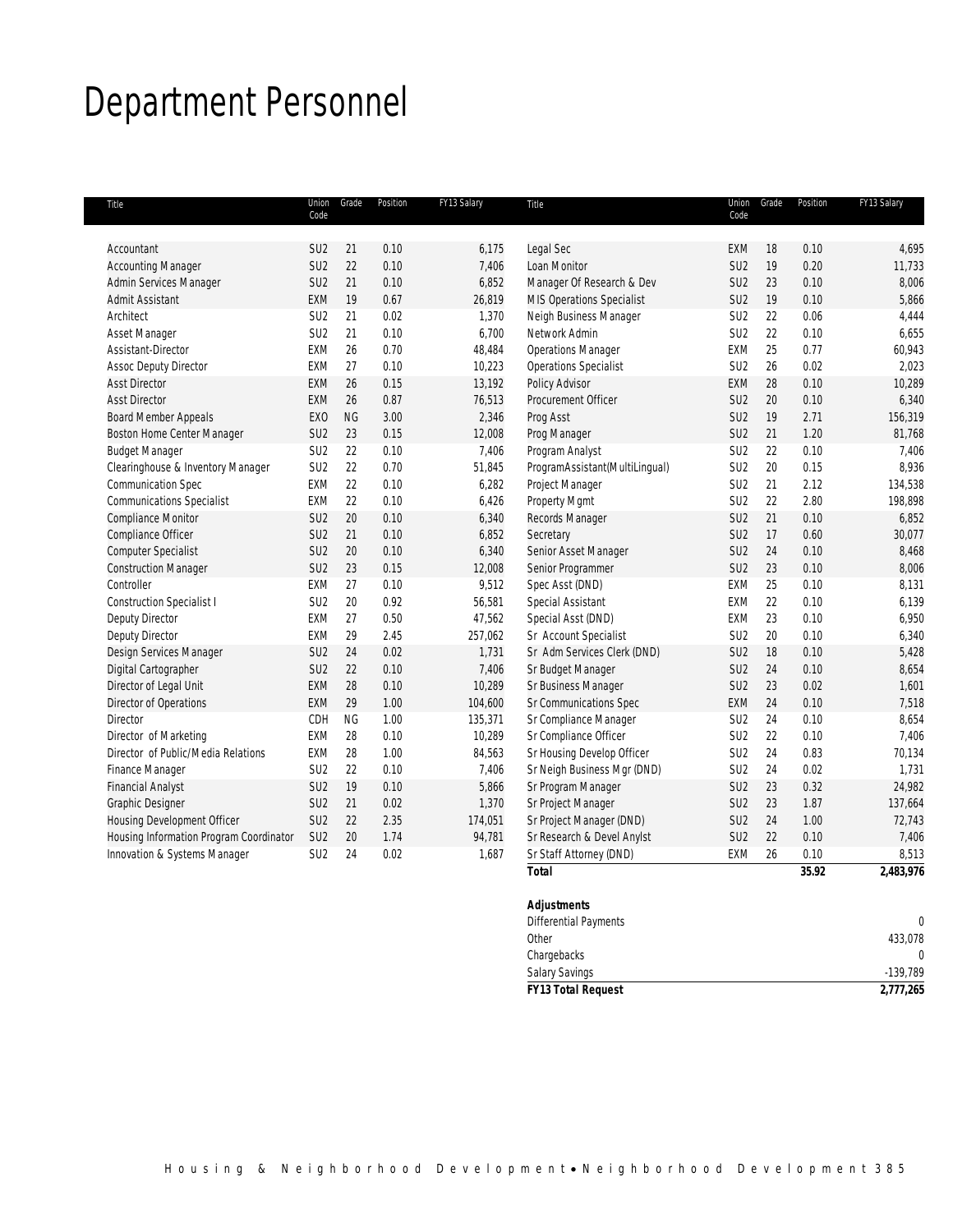# External Funds History

| <b>Personnel Services</b>       |                                                                                                                                                                                                                                                                                                            | FY10 Expenditure                                                                                                                                   | FY11 Expenditure                                                                                                                          | FY12 Appropriation                                                                                                      | FY13 Adopted                                                                                                                              | Inc/Dec 12 vs 13                                                                                                                            |
|---------------------------------|------------------------------------------------------------------------------------------------------------------------------------------------------------------------------------------------------------------------------------------------------------------------------------------------------------|----------------------------------------------------------------------------------------------------------------------------------------------------|-------------------------------------------------------------------------------------------------------------------------------------------|-------------------------------------------------------------------------------------------------------------------------|-------------------------------------------------------------------------------------------------------------------------------------------|---------------------------------------------------------------------------------------------------------------------------------------------|
|                                 | 51000 Permanent Employees<br>51100 Emergency Employees<br>51200 Overtime<br>51300 Part Time Employees<br>51400 Health Insurance<br>51500 Pension & Annunity<br>51600 Unemployment Compensation<br>51700 Workers' Compensation<br>51800 Indirect Costs<br>51900 Medicare<br><b>Total Personnel Services</b> | 10,257,894<br>0<br>$\boldsymbol{0}$<br>$\overline{0}$<br>1,331,248<br>896,992<br>$\mathbf 0$<br>$\overline{0}$<br>236,690<br>107,808<br>12,830,632 | 10,736,831<br>$\mathbf 0$<br>$\mathbf 0$<br>$\overline{0}$<br>1,482,056<br>842,296<br>$\mathbf 0$<br>$\overline{0}$<br>385,387<br>112,848 | 10,738,803<br>0<br>$\boldsymbol{0}$<br>$\overline{0}$<br>1,451,072<br>945,489<br>0<br>$\mathbf{0}$<br>75,939<br>151,255 | 8,597,087<br>$\mathbf{0}$<br>$\mathbf{0}$<br>$\Omega$<br>1,177,273<br>770,578<br>$\mathbf 0$<br>$\mathbf{0}$<br>$\overline{0}$<br>122.425 | $-2,141,616$<br>$\theta$<br>$\mathbf{0}$<br>$\Omega$<br>$-273,799$<br>$-174,911$<br>$\mathbf 0$<br>$\overline{0}$<br>$-75,939$<br>$-28,830$ |
| <b>Contractual Services</b>     |                                                                                                                                                                                                                                                                                                            | FY10 Expenditure                                                                                                                                   | 13,559,418<br>FY11 Expenditure                                                                                                            | 13,362,558<br>FY12 Appropriation                                                                                        | 10,667,363<br>FY13 Adopted                                                                                                                | $-2,695,196$<br>Inc/Dec 12 vs 13                                                                                                            |
|                                 | 52100 Communications<br>52200 Utilities<br>52400 Snow Removal<br>52500 Garbage/Waste Removal<br>52600 Repairs Buildings & Structures<br>52700 Repairs & Service of Equipment<br>52800 Transportation of Persons<br>52900 Contracted Services<br><b>Total Contractual Services</b>                          | 49,863<br>98,462<br>752<br>518<br>25,948<br>21,983<br>32,029<br>69,989,760<br>70,219,315                                                           | 68,590<br>80,283<br>40,035<br>820<br>52,206<br>47,484<br>33,413<br>50,655,616<br>50,978,447                                               | 100,898<br>161,824<br>35,000<br>1,330<br>74,000<br>42,100<br>50,759<br>61,272,338<br>61,738,249                         | 82,852<br>126,700<br>3,000<br>5,080<br>242,107<br>39,300<br>53,447<br>58,503,596<br>59,056,082                                            | $-18,046$<br>$-35,124$<br>$-32,000$<br>3,750<br>168,107<br>$-2,800$<br>2,688<br>$-2,768,742$<br>$-2,682,167$                                |
| <b>Supplies &amp; Materials</b> |                                                                                                                                                                                                                                                                                                            | FY10 Expenditure                                                                                                                                   | FY11 Expenditure                                                                                                                          | FY12 Appropriation                                                                                                      | FY13 Adopted                                                                                                                              | Inc/Dec 12 vs 13                                                                                                                            |
|                                 | 53000 Auto Energy Supplies<br>53200 Food Supplies<br>53400 Custodial Supplies<br>53500 Med, Dental, & Hosp Supply<br>53600 Office Supplies and Materials<br>53700 Clothing Allowance<br>53800 Educational Supplies & Mat<br>53900 Misc Supplies & Materials<br><b>Total Supplies &amp; Materials</b>       | 4,091<br>$\boldsymbol{0}$<br>449<br>$\mathbf{0}$<br>70,596<br>$\mathbf 0$<br>$\overline{0}$<br>77,508<br>152,644                                   | 4,689<br>$\mathbf 0$<br>611<br>$\mathbf 0$<br>69,173<br>$\mathbf 0$<br>$\overline{0}$<br>24,535<br>99,008                                 | 6,440<br>$\mathbf{0}$<br>1,250<br>$\mathbf 0$<br>84,393<br>$\mathbf 0$<br>$\overline{0}$<br>105,753<br>197,836          | 6,440<br>$\mathbf{0}$<br>1,250<br>$\mathbf{0}$<br>97,750<br>$\mathbf{0}$<br>$\mathbf{0}$<br>53,900<br>159,340                             | 0<br>$\overline{0}$<br>$\mathbf{0}$<br>$\mathbf{0}$<br>13,357<br>$\overline{0}$<br>$\Omega$<br>$-51,853$<br>$-38,496$                       |
| <b>Current Chgs &amp; Oblig</b> |                                                                                                                                                                                                                                                                                                            | FY10 Expenditure                                                                                                                                   | FY11 Expenditure                                                                                                                          | FY12 Appropriation                                                                                                      | FY13 Adopted                                                                                                                              | Inc/Dec 12 vs 13                                                                                                                            |
|                                 | 54300 Workers' Comp Medical<br>54400 Legal Liabilities<br>54600 Current Charges H&I<br>54700 Indemnification<br>54900 Other Current Charges<br>Total Current Chgs & Oblig                                                                                                                                  | $\boldsymbol{0}$<br>$\overline{0}$<br>$\overline{0}$<br>$\overline{0}$<br>77,340<br>77,340                                                         | $\boldsymbol{0}$<br>$\mathbf 0$<br>$\mathbf{0}$<br>$\overline{0}$<br>70,574<br>70,574                                                     | $\boldsymbol{0}$<br>$\boldsymbol{0}$<br>$\mathbf{0}$<br>$\overline{0}$<br>97,465<br>97,465                              | 5,000<br>$\mathbf{0}$<br>$\mathbf{0}$<br>$\mathbf{0}$<br>101,475<br>106,475                                                               | 5,000<br>$\mathbf 0$<br>$\overline{0}$<br>$\mathbf{0}$<br>4,010<br>9,010                                                                    |
| Equipment                       |                                                                                                                                                                                                                                                                                                            | FY10 Expenditure                                                                                                                                   | FY11 Expenditure                                                                                                                          | FY12 Appropriation                                                                                                      | FY13 Adopted                                                                                                                              | Inc/Dec 12 vs 13                                                                                                                            |
|                                 | 55000 Automotive Equipment<br>55400 Lease/Purchase<br>55600 Office Furniture & Equipment<br>55900 Misc Equipment<br><b>Total Equipment</b>                                                                                                                                                                 | $\boldsymbol{0}$<br>$\boldsymbol{0}$<br>10,823<br>64,404<br>75,227                                                                                 | $\boldsymbol{0}$<br>$\mathbf 0$<br>5,272<br>130,949<br>136,221                                                                            | $\boldsymbol{0}$<br>$\boldsymbol{0}$<br>5,000<br>28,720<br>33,720                                                       | $\mathbf 0$<br>$\boldsymbol{0}$<br>10,000<br>1,000<br>11,000                                                                              | $\mathbf 0$<br>$\mathbf 0$<br>5,000<br>$-27,720$<br>$-22,720$                                                                               |
| <b>Other</b>                    |                                                                                                                                                                                                                                                                                                            | FY10 Expenditure                                                                                                                                   | FY11 Expenditure                                                                                                                          | FY12 Appropriation                                                                                                      | FY13 Adopted                                                                                                                              | Inc/Dec 12 vs 13                                                                                                                            |
|                                 | 56200 Special Appropriation<br>57200 Structures & Improvements<br>58000 Land & Non-Structure<br><b>Total Other</b>                                                                                                                                                                                         | $\boldsymbol{0}$<br>$\boldsymbol{0}$<br>0<br>$\bf{0}$                                                                                              | $\boldsymbol{0}$<br>$\boldsymbol{0}$<br>$\boldsymbol{0}$<br>$\pmb{0}$                                                                     | $\boldsymbol{0}$<br>$\boldsymbol{0}$<br>$\boldsymbol{0}$<br>$\pmb{0}$                                                   | $\mathbf 0$<br>$\boldsymbol{0}$<br>0<br>$\bf{0}$                                                                                          | $\boldsymbol{0}$<br>$\bf{0}$<br>$\mathbf 0$<br>$\pmb{0}$                                                                                    |
|                                 | <b>Grand Total</b>                                                                                                                                                                                                                                                                                         | 83,355,158                                                                                                                                         | 64,843,668                                                                                                                                | 75,429,828                                                                                                              | 70,000,260                                                                                                                                | $-5,429,569$                                                                                                                                |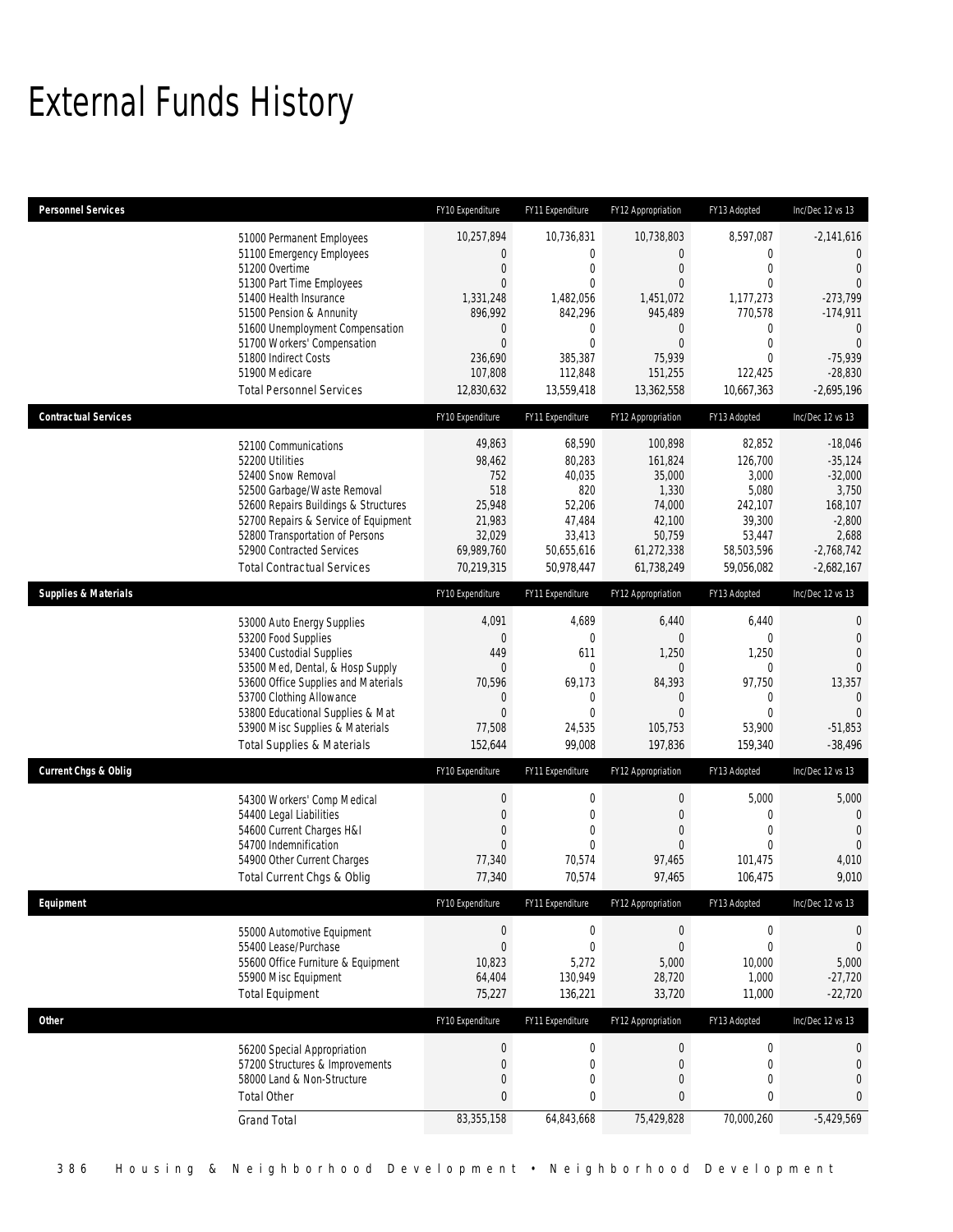# External Funds Personnel

| Title                                   | Union<br>Code   | Grade | Position | FY13 Salary | Title                            | Union<br>Code   | Grade | Position | FY13 Salary |
|-----------------------------------------|-----------------|-------|----------|-------------|----------------------------------|-----------------|-------|----------|-------------|
|                                         |                 |       |          |             |                                  |                 |       |          |             |
| Accountant                              | SU <sub>2</sub> | 21    | 0.90     | 55,574      | Loan Monitor                     | SU <sub>2</sub> | 19    | 1.80     | 105,596     |
| <b>Accounting Manager</b>               | SU <sub>2</sub> | 22    | 0.90     | 66,658      | Manager Of Research & Dev        | SU <sub>2</sub> | 23    | 0.90     | 72,050      |
| Admin Services Manager                  | SU <sub>2</sub> | 21    | 0.90     | 61,671      | MIS Operations Specialist        | SU <sub>2</sub> | 19    | 0.90     | 52,798      |
| Admin Assistant                         | EXM             | 19    | 3.33     | 157,800     | Neigh Business Manager           | SU <sub>2</sub> | 22    | 2.94     | 217,748     |
| Architect                               | SU <sub>2</sub> | 21    | 2.98     | 195,823     | Network Admin                    | SU <sub>2</sub> | 22    | 0.90     | 59,899      |
| Asset Manager                           | SU <sub>2</sub> | 21    | 0.90     | 60,118      | <b>Operations Manager</b>        | EXM             | 25    | 4.23     | 334,500     |
| Asset Manager                           | EXM             | 22    | 1.00     | 42,429      | <b>Operations Specialist</b>     | SU <sub>2</sub> | 26    | 0.98     | 99,111      |
| Assistant-Director                      | EXM             | 26    | 2.30     | 189,198     | Policy Advisor                   | EXM             | 28    | 0.90     | 92,597      |
| <b>Assoc Deputy Director</b>            | <b>EXM</b>      | 27    | 0.90     | 92,003      | Procurement Officer              | SU <sub>2</sub> | 20    | 0.90     | 57,060      |
| <b>Asst Director</b>                    | <b>EXM</b>      | 26    | 0.85     | 74,754      | Prog Asst                        | SU <sub>2</sub> | 19    | 10.29    | 599,959     |
| <b>Asst Director</b>                    | <b>EXM</b>      | 26    | 6.13     | 535,457     | Prog Manager                     | SU <sub>2</sub> | 21    | 6.80     | 463,353     |
| <b>Boston Home Center Manager</b>       | SU <sub>2</sub> | 23    | 0.85     | 68,048      | Program Analyst                  | SU <sub>2</sub> | 22    | 0.90     | 66,658      |
| <b>Budget Manager</b>                   | SU <sub>2</sub> | 22    | 0.90     | 66,658      | Program Specialist/NSP2          | EXM             | 21    | 1.00     | 38,466      |
| Clearinghouse & Inventory Manager       | SU <sub>2</sub> | 22    | 0.30     | 22,219      | Program Assistant (MultiLingual) | SU <sub>2</sub> | 20    | 1.85     | 114,036     |
| Communication Spec                      | EXM             | 22    | 0.90     | 56,538      | Project Manager                  | SU <sub>2</sub> | 21    | 7.88     | 524,299     |
| <b>Communications Specialist</b>        | <b>EXM</b>      | 22    | 0.90     | 57,836      | Property Mgmt                    | SU <sub>2</sub> | 22    | 1.20     | 85,242      |
| Compliance Monitor                      | SU <sub>2</sub> | 20    | 0.90     | 57,060      | Records Manager                  | SU <sub>2</sub> | 21    | 0.90     | 61,671      |
| Compliance Officer                      | SU <sub>2</sub> | 21    | 2.90     | 195,028     | Research & Development Spec/NSP2 | <b>EXM</b>      | 21    | 1.00     | 35,043      |
| Compliance Specialist/NSP2              | <b>EXM</b>      | 21    | 1.00     | 35,043      | Secretary                        | SU <sub>2</sub> | 17    | 2.40     | 117,984     |
| <b>Computer Specialist</b>              | SU <sub>2</sub> | 20    | 0.90     | 57,060      | Senior Asset Manager             | SU <sub>2</sub> | 24    | 0.90     | 76,209      |
| Construction & Design Serv Manager      | SU <sub>2</sub> | 23    | 1.00     | 80,056      | Senior Programmer                | SU <sub>2</sub> | 23    | 0.90     | 72,050      |
| <b>Construction Manager</b>             | SU <sub>2</sub> | 23    | 1.85     | 148,104     | Spec Asst (DND)                  | EXM             | 25    | 0.90     | 73,179      |
| Controller                              | <b>EXM</b>      | 27    | 0.90     | 85,611      | Special Assistant                | <b>EXM</b>      | 22    | 0.90     | 55,254      |
| <b>Construction Specialist I</b>        | SU <sub>2</sub> | 20    | 8.08     | 502,374     | Special Asst (DND)               | EXM             | 23    | 0.90     | 62,554      |
| Deputy Director                         | EXM             | 27    | 0.50     | 47,562      | Sr Account Specialist            | SU <sub>2</sub> | 20    | 0.90     | 57,060      |
| Deputy Director                         | <b>EXM</b>      | 29    | 3.55     | 386,525     | Sr Adm Services Clerk (DND)      | SU <sub>2</sub> | 18    | 0.90     | 48,856      |
| Design Services Manager                 | SU <sub>2</sub> | 24    | 0.98     | 84,807      | Sr Budget Manager                | SU <sub>2</sub> | 24    | 0.90     | 77,884      |
| Development Specialist/NSP2             | <b>EXM</b>      | 22    | 1.00     | 37,902      | Sr Business Manager              | SU <sub>2</sub> | 23    | 0.98     | 78,455      |
| Digital Cartographer                    | SU <sub>2</sub> | 22    | 0.90     | 66.658      | Sr Communications Spec           | <b>EXM</b>      | 24    | 0.90     | 67,658      |
| Director of Legal Unit                  | <b>EXM</b>      | 28    | 0.90     | 92,597      | Sr Compliance Manager            | SU <sub>2</sub> | 24    | 0.90     | 77,884      |
| Director of Marketing                   | EXM             | 28    | 0.90     | 92,597      | Sr Compliance Officer            | SU <sub>2</sub> | 22    | 0.90     | 66,658      |
| Finance Manager                         | SU <sub>2</sub> | 22    | 0.90     | 66,658      | Sr Housing Develop Officer       | SU <sub>2</sub> | 24    | 4.17     | 358,795     |
| <b>Financial Analyst</b>                | SU <sub>2</sub> | 19    | 0.90     | 52,798      | Sr Landscape Architect           | SU <sub>2</sub> | 22    | 1.00     | 74,064      |
| Graphic Designer                        | SU <sub>2</sub> | 21    | 0.98     | 67,153      | Sr Neigh Business Mgr (DND)      | SU <sub>2</sub> | 24    | 0.98     | 84,807      |
| Homelessness Prevention Coord           | EXM             | 22    | 1.00     | 4,402       | Sr Program Manager               | SU <sub>2</sub> | 23    | 2.68     | 210,947     |
| Housing Development Officer             | SU <sub>2</sub> | 22    | 7.65     | 563,957     | Sr Project Manager               | SU <sub>2</sub> | 23    | 4.13     | 315,375     |
| Housing Information Program Coordinator | SU <sub>2</sub> | 20    | 0.26     | 14,161      | Sr Project Manager (DND)         | SU <sub>2</sub> | 24    | 1.00     | 75,356      |
| Innovation & Systems Manager            | SU <sub>2</sub> | 24    | 0.98     | 82,673      | Sr Research & Devel Anylst       | SU <sub>2</sub> | 22    | 0.90     | 66,658      |
| Legal Sec                               | EXM             | 18    | 0.90     | 42,259      | Sr Staff Attorney (DND)          | EXM             | 26    | 0.90     | 76,615      |
|                                         |                 |       |          |             | <b>Technical Specialist HPRP</b> | EXM             | 20    | 1.00     | 3,913       |
|                                         |                 |       |          |             | <b>Total</b>                     |                 |       | 141.08   | 9,944,131   |

| Chargebacks<br><b>Salary Savings</b><br>$-1,622,241$ |
|------------------------------------------------------|
| $\mathbf 0$                                          |
|                                                      |
| 275,296                                              |
| <b>Differential Payments</b><br>0                    |
| Adjustments                                          |
|                                                      |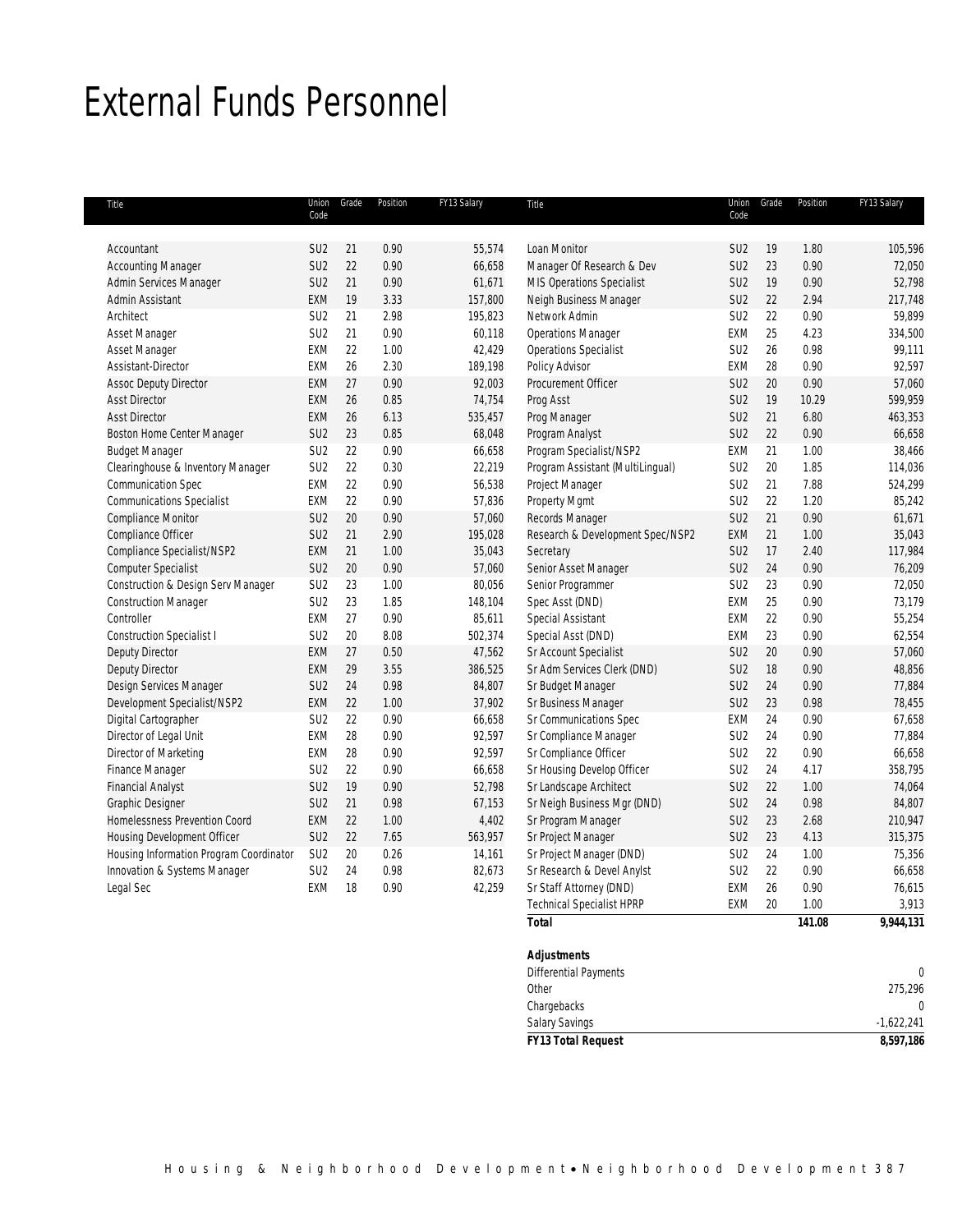# Program 1. Administration

## *Vacant, Deputy Director Organization: 188100*

## *Program Description*

The Administration Program enforces Department policies and procedures and provides support services to all Neighborhood Development programs to ensure the effective completion of departmental goals in compliance with City, State and Federal laws and regulations.

| <b>Operating Budget</b>             | Actual '10         | Actual '11         | Approp '12          | <b>Budget '13</b>   |
|-------------------------------------|--------------------|--------------------|---------------------|---------------------|
| Personnel Services<br>Non Personnel | 810,884<br>362.826 | 435.646<br>280.469 | .240.722<br>303.859 | ,273,778<br>318,980 |
| Total                               | 1.173.710          | 716,115            | 1,544,581           | 1,592,758           |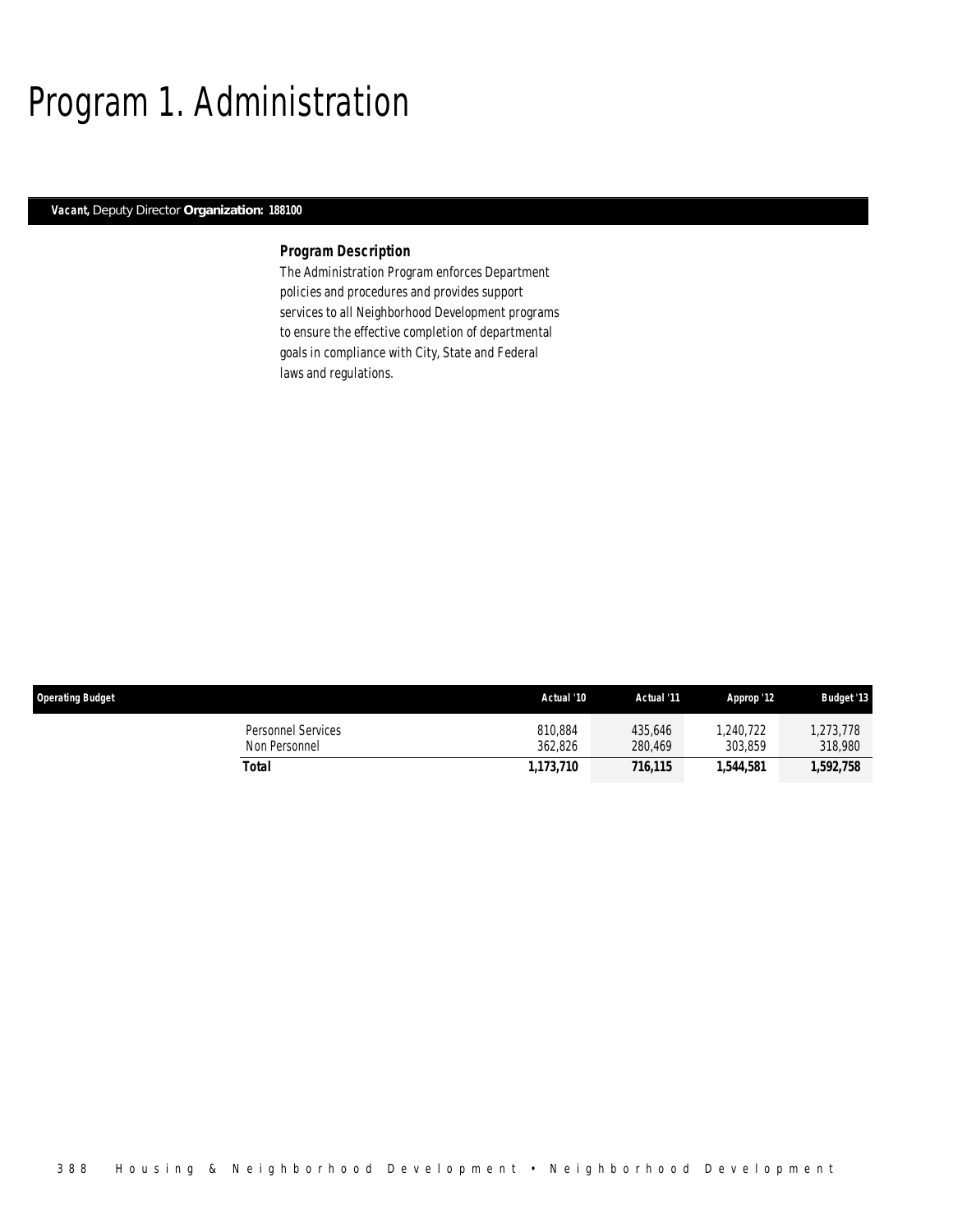# Program 2. Real Estate Management & Sales

## *Vacant, Manager Organization: 188200*

## *Program Description*

The Real Estate Management & Sales Program works to manage disposal of foreclosed land parcels and foreclosed buildings as quickly as possible, and in a manner that generates revenue for the City and provides benefits to the community.

## *Program Strategies*

- To dispose of tax-foreclosed and surplus property.
- To manage tax-foreclosed and surplus property.

| <b>Performance Measures</b> |                                                                                                                                                                                                                                                    | Actual '10                 | Actual '11                       | Projected '12                    | Target '13                 |
|-----------------------------|----------------------------------------------------------------------------------------------------------------------------------------------------------------------------------------------------------------------------------------------------|----------------------------|----------------------------------|----------------------------------|----------------------------|
|                             | City-owned buildings sold or transferred<br>City-owned land parcels sold or transferred<br>Total city-owned buildings<br>Total city-owned land parcels<br>Units of service performed to clean, fence,<br>and/or maintain vacant city-owned parcels | 62<br>80<br>1,452<br>3,867 | 30<br>53<br>69<br>1,432<br>6,903 | 24<br>52<br>48<br>1.388<br>3.942 | 64<br>47<br>1,375<br>3,211 |
| <b>Operating Budget</b>     |                                                                                                                                                                                                                                                    | Actual '10                 | Actual '11                       | Approp '12                       | <b>Budget '13</b>          |
|                             | <b>Personnel Services</b><br>Non Personnel                                                                                                                                                                                                         | 719.378<br>652.693         | 727.870<br>737.268               | 645.298<br>1.016.152             | 680.429<br>697,300         |
|                             | <b>Total</b>                                                                                                                                                                                                                                       | 1,372,071                  | 1,465,138                        | 1,661,450                        | 1,377,729                  |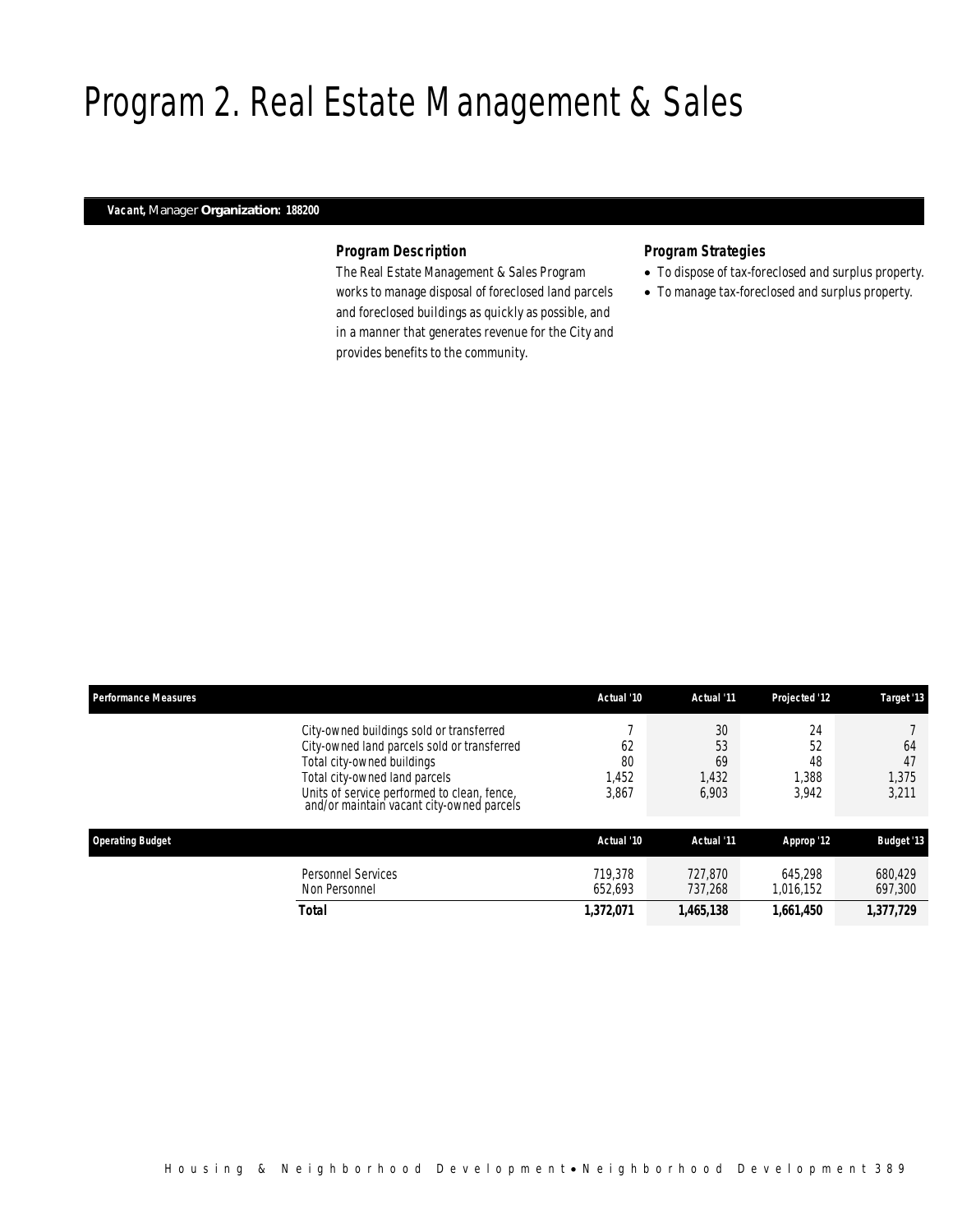# Program 3. Housing Development

## *Bill Cotter, Theresa Gallagher, Managers Organization: 188300*

### *Program Description*

The mission of this program is to strengthen Boston neighborhoods by working with community groups to improve the economic, housing and physical environment of the neighborhoods. This is accomplished through increasing homeownership and housing investment, strengthening neighborhood real estate markets and improving neighborhood confidence. This program will emphasize homeownership development, affordable rental housing production, elderly housing and streamlining the funding process through the use of competitive funding rounds. There continues to be a need for the City to direct federal and City resources toward the development of affordable housing.

## *Program Strategies*

- To assist existing homeowners in retaining their homes and to encourage homeownership.
- To assist tenants and landlords to preserve their tenancies or secure alternative housing, including those at risk of homelessness.
- To manage tax-foreclosed and surplus property.
- To provide shelter, support services, rental assistance, and housing counseling to homeless persons, persons with AIDS, and tenants at risk.

| <b>Performance Measures</b> |                                                                                                | Actual '10 | Actual '11 | <b>Projected '12</b> | Target '13        |
|-----------------------------|------------------------------------------------------------------------------------------------|------------|------------|----------------------|-------------------|
|                             | 3D units Completed                                                                             |            |            |                      | 63                |
|                             | Housing placements or tenancies preserved by<br>referral to housing counseling orgs            | 762        | 1,259      | 763                  | 425               |
|                             | Housing units repaired/rehabbed with<br>homeowner loan/grant including lead paint<br>abatement | 1.724      | 1,800      | 1.902                | 1,610             |
|                             | New homebuyers provided with financial<br>assistance                                           | 141        | 96         | 61                   | 99                |
|                             | Persons with AIDS provided with housing<br>assistance and/or support services                  | 873        | 953        | 975                  | 925               |
| <b>Operating Budget</b>     |                                                                                                | Actual '10 | Actual '11 | Approp '12           | <b>Budget '13</b> |
|                             | <b>Personnel Services</b>                                                                      | 661.634    | 992.506    | 399.344              | 748,640           |
|                             | Non Personnel                                                                                  | 14,250     | 41,642     | 42,026               | 42,026            |
|                             | Total                                                                                          | 675.884    | 1.034.148  | 441.370              | 790.666           |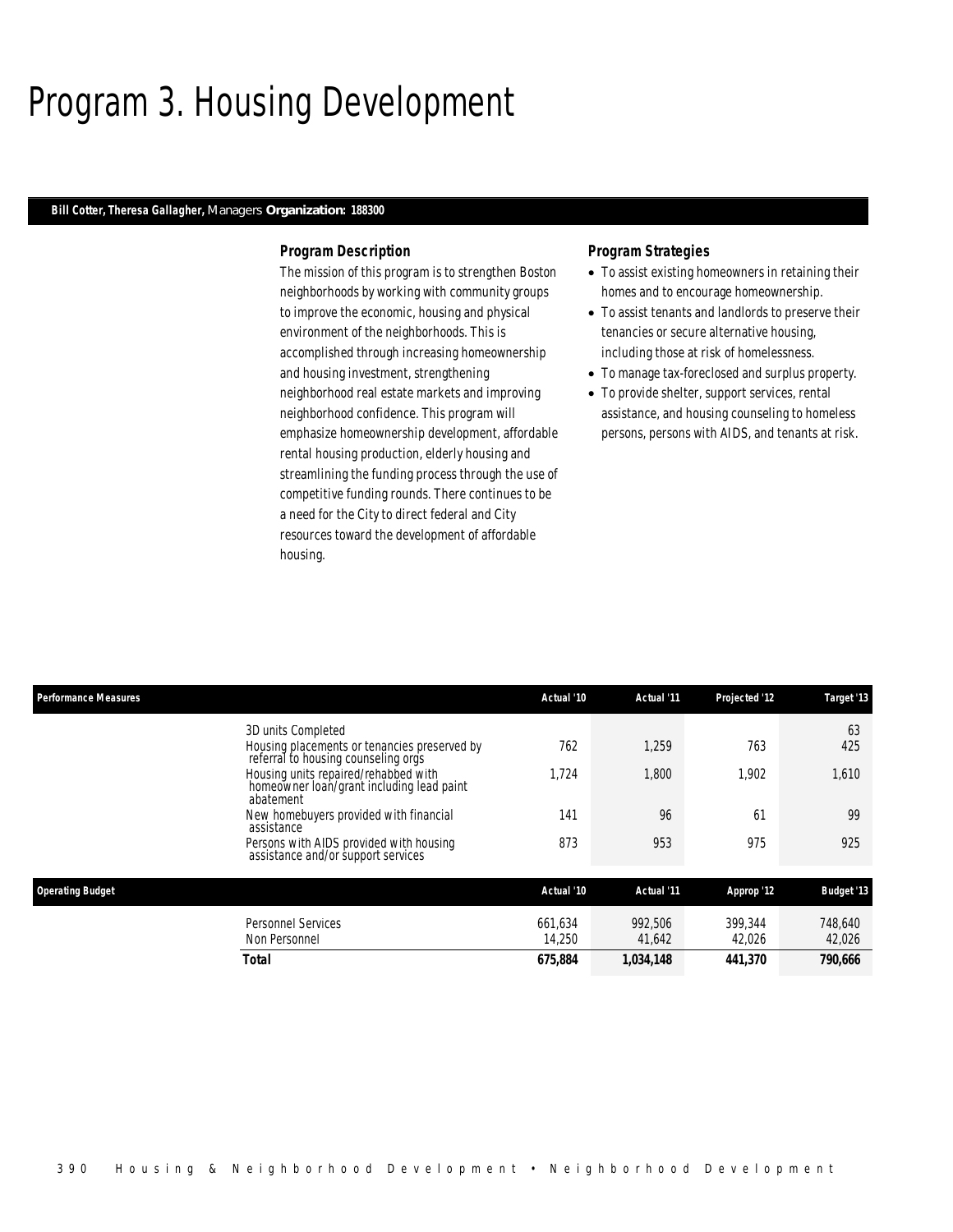# Program 4. Business Services

## *Keith Hunt, Manager Organization: 188500*

## *Program Description*

The Neighborhood Business Services Program works to develop and preserve economically viable and attractive businesses in Main Street districts and other neighborhood business districts, to create jobs, and increase the City's tax base.

# *Program Strategies*

• To promote the development and preservation of economically viable, attractive businesses and non-profits in Main Streets and other neighborhood business districts.

| <b>Performance Measures</b> |                                                                                                    | Actual '10        | Actual '11       | Projected '12    | Target '13        |
|-----------------------------|----------------------------------------------------------------------------------------------------|-------------------|------------------|------------------|-------------------|
|                             | All jobs created through OBD programs<br>Businesses added to the in Boston Buying Power<br>program | ,307<br>1,256     | 1,354<br>723     | 1,269<br>850     | 1,030<br>800      |
|                             | Businesses assisted with financial or technical<br>assistance                                      | 1.784             | 2,587            | 3.000            | 3,120             |
|                             | New businesses opened with financial or<br>technical assistance                                    | 164               | 187              | 177              | 200               |
|                             | Storefronts improved                                                                               | 96                | 100              | 123              | 90                |
| <b>Operating Budget</b>     |                                                                                                    | Actual '10        | Actual '11       | Approp '12       | <b>Budget '13</b> |
|                             | <b>Personnel Services</b><br>Non Personnel                                                         | 154.918<br>34,206 | 88,405<br>29,046 | 59.076<br>34,597 | 87.917<br>34,597  |
|                             | Total                                                                                              | 189,124           | 117,451          | 93.673           | 122,514           |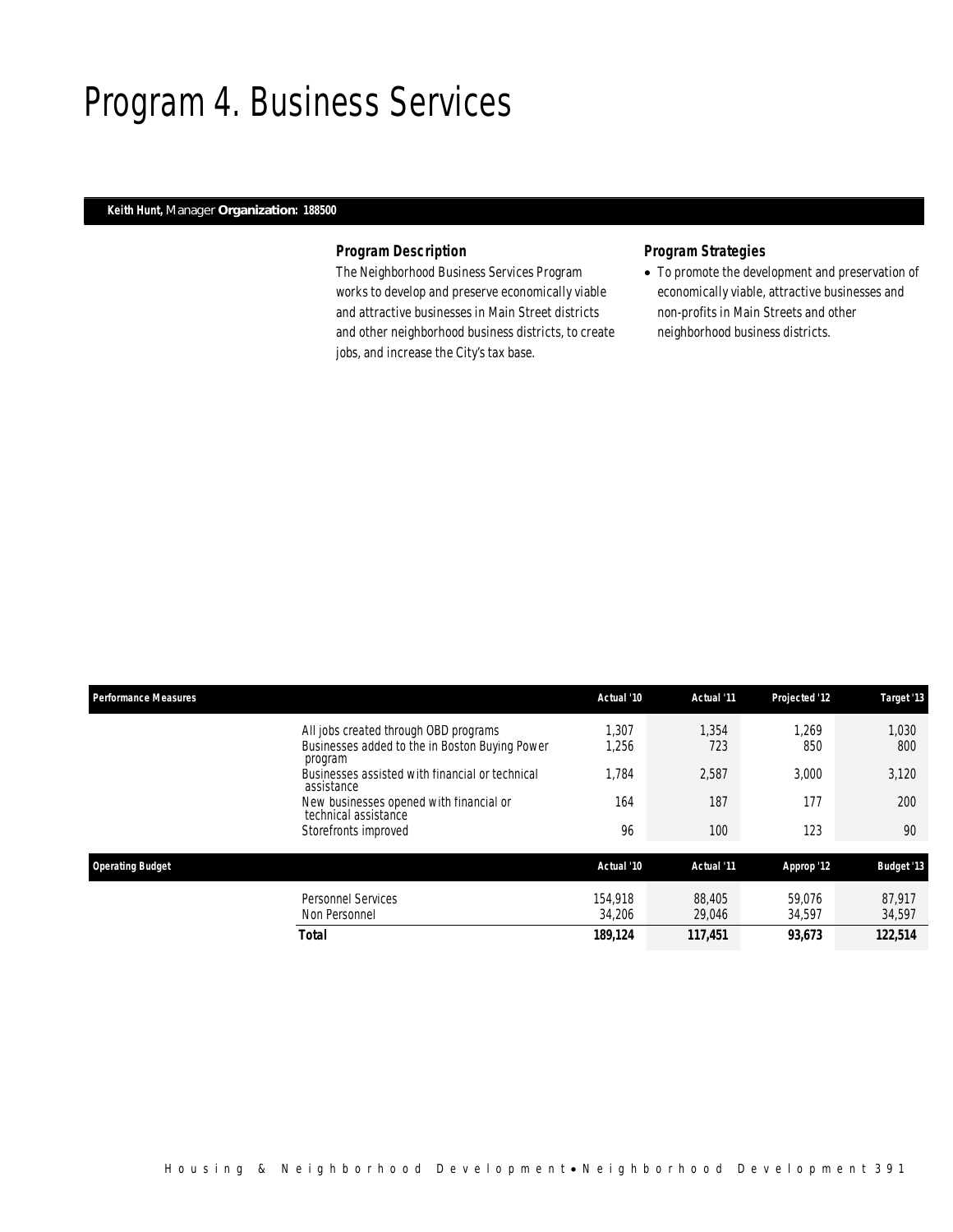# External Funds Projects

#### *ARRA - CDBG*

#### *Project Mission*

The Community Development Block Grant (CDBG-R) program under ARRA enables local governments to undertake a wide range of activities intended to create suitable living environments, provide decent affordable housing and create economic opportunities, primarily for persons of low and moderate income. The City of Boston will allocate all CDBG-R funds for housing development, economic development, and construction and public facilities. All of these activities meet the national objective of providing a benefit (housing, jobs, or services) to low and moderate-income persons or areas. CDBG-R is a three-year grant that started on 6/5/2009 and ends on 9/30/2012.

### *ARRA - Homeless Prevention and Rapid Re-housing Program*

#### *Project Mission*

The Homelessness Prevention and Rapid Re-housing Program (HPRP) under ARRA provides financial assistance and services to prevent individuals and families from becoming homeless and help those who are experiencing homelessness to be quickly re-housed and stabilized. The funds under this program are intended to target individuals and families who would be homeless but for this assistance. The funds provide for a variety of assistance such as short-term or medium-term rental assistance and housing relocation and stabilization services, including such activities as mediation, credit counseling, security or utility deposits, utility payments, moving cost assistance, and case management. At least 60 percent of funds must be spent within two years; all funds must be spent within three years. HPRP is a three-year grant that started on 7/22/2009 and ends on 7/21/2012.

## *ARRA – Neighborhood Stabilization Program 2*

### *Project Mission*

Neighborhood Stabilization Program Two grant was made available to Boston and several other direct grant communities on a competitive basis from the US Department of Housing and Urban Development. The NSP initiative was created as part of the "Housing and Economic Recovery Act of 2009" designed to boost local economies through the provision of resources to purchase and rehab foreclosed homes. This is a second round of NSP funding in the amount of \$13.6M for the purpose of expanding the City's existing strategies of foreclosure prevention and reclamation efforts. Specifically, this funding will allow the City to support responsible redevelopment of foreclosed homes in those neighborhoods most burdened by Boston's bankowned properties, namely Dorchester, East Boston, Roxbury, Hyde Park, and Mattapan. This is a three year grant started on 2/11/10 and ending on 2/10/13.

#### *Abandoned Property Rehab Grant*

#### *Project Mission*

Ì

Abandoned Property Rehab Grant is a three year grant from the Commonwealth of Massachusetts' Attorney General's Office and is targeted to promote the rehabilitation of distressed /abandoned properties in highforeclosure areas of Boston that cannot be rehabilitated through other means being implemented by the City. This is a three year grant started on 1/4/2010 and ending 12/31/12.

*Brownfield Assessment Grants/Clean-Up Grants* 

#### *Project Mission*

The U.S. Environmental Protection Agency makes Brownfield Assessment and Clean-up grants available on a competitive basis. These grants are used to evaluate and/or clean-up contamination at EPA-eligible Brownfield sites. "Brownfields" are defined as "real property, expansion, redevelopment, or re-use of which may be complicated by the presence or the potential presence of a hazardous substance, pollutant, or contaminant". The FY13 grant funds are being used to assess environmental conditions on parcels abutting or near the Fairmount-Indigo Commuter Rail line. This is a three-year grant that started on 10/1/2010 and ends on 9/30/2013.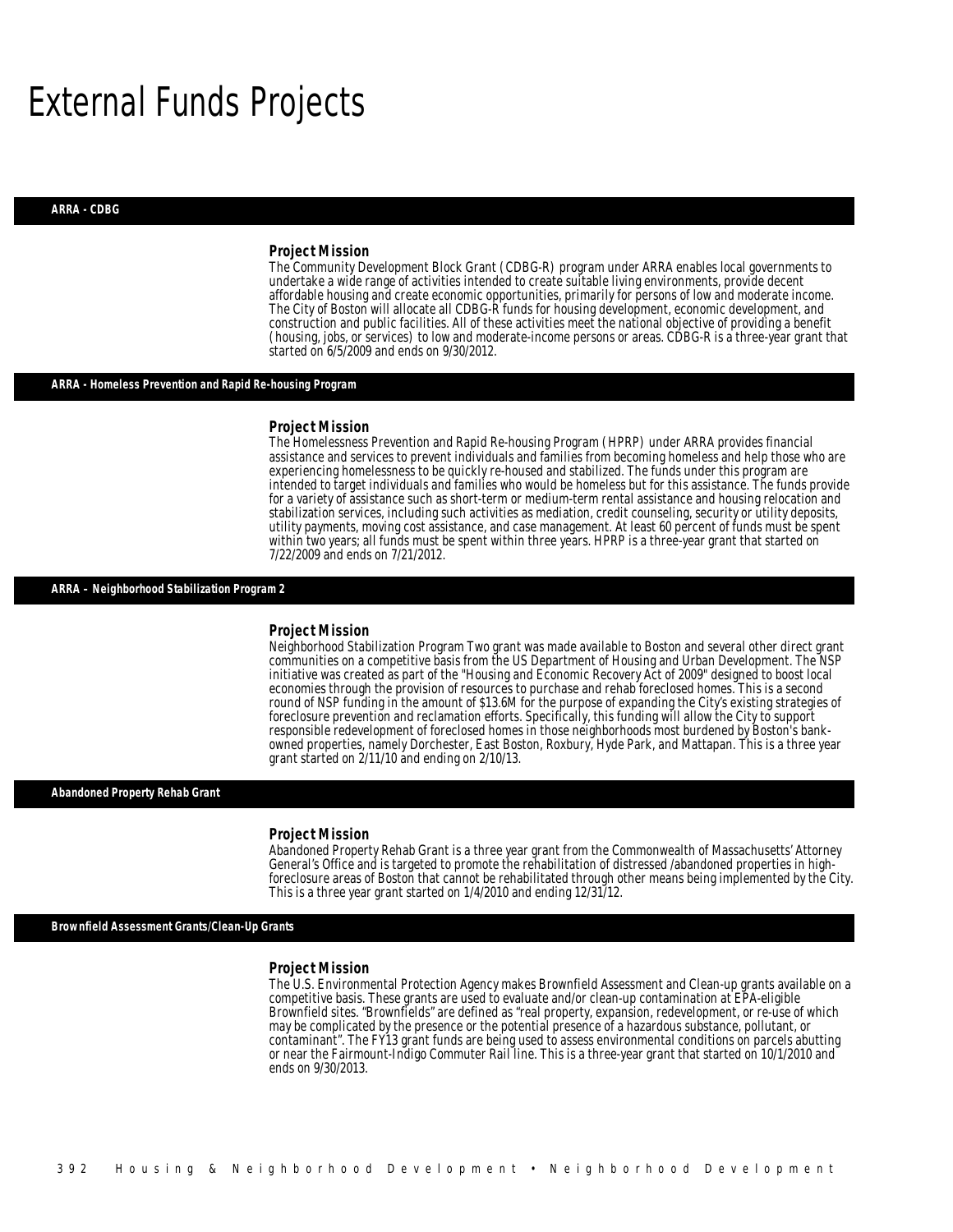The Brownfields Priority Projects Program is a three year grant to the City of Boston from Massachusetts Development, the state's finance and development authority. The purpose of this grant is to target high impact parcels in which a developer has expressed interest, where reuse would be viable but for environmental contamination.

## *CDAG for the Olmstead Green Project*

#### *Project Mission*

Ì

The CDAG for the Olmstead Green Project grant was used for the construction of water, sewer, utilities, and drainage infrastructure at the Olmstead Green East and West Campuses in Mattapan.

*Choice Neighborhoods Implementation Grant* 

#### *Project Mission*

The Choice Neighborhood Implementation Grant is a competitive grant from the US Department of Housing and Urban Development (HUD). The grant is being used to redevelop the Woodledge/Morrant Bay Apartments and revitalize Dorchester's Quincy Street Corridor. The grant also aims to link affordable housing with quality schools, public transportation, good jobs, and safe streets thus totally transforming the neighborhood. The grant started on 1/12/2012 and ends on 9/30/2017.

*Community Challenge Planning Grant* 

#### *Project Mission*

The Community Challenge Grant is a competitive grant from the US Department of Housing and Urban Development (HUD). The grant is being used for planning, strategic land acquisition, and for outreach & engagement in order to facilitate smart growth and transit-oriented development along the Fairmount Commuter Rail Line in conjunction with four new train stations and improvements to existing stations. The grant started on 2/15/2012 and ends on 2/14/2015.

*Community Development Block Grant* 

#### *Project Mission*

The Community Development Block Grant (CDBG) is an annual entitlement grant from the U.S. Department of Housing and Urban Development (HUD) to the City of Boston designed to fund a variety of neighborhood development activities. At least 70 percent of CDBG funds must be used to benefit low- and moderate-income households. CDBG funds are used to produce and preserve affordable housing, revitalize neighborhood commercial districts, assist the renovation of non-profit facilities, improve vacant lots, promote and monitor fair housing activities, and assist non-profit organizations in the operation of emergency shelters, health care, child care, youth and adult literacy programs. CDBG funds cannot be used for general government services nor to replace funding cuts from existing public service activities.

*Economic Development Initiative/ Special Projects* 

#### *Project Mission*

The Economic Development Initiative/Special Project grants are made available on a competitive basis to municipalities through the federal budget process and administered by the U.S. Department of Housing and Urban Development (HUD). These grants are for specific purposes. In FY03 DND received a grant to support the Boston Main Streets program. In FY04, DND received two additional grants from HUD. One of the grants was for an affordable housing environmental remediation project and the second one was for the development of low and moderate-income housing. In FY12 and FY13, EDI funds are being used to pay environmental monitoring at the Dudley Police Station.

### *Emergency Solutions Grant*

#### *Project Mission*

Formerly called the Emergency Shelter Grant, the Emergency Solutions Grant (ESG) is an annual entitlement grant to the City of Boston from the U.S. Department of Housing and Urban Development (HUD). It is used to assist individuals and families to quickly regain stability in permanent housing after experiencing a crisis or homelessness. The FY13 term is from 7/1/2012 to 6/30/2014.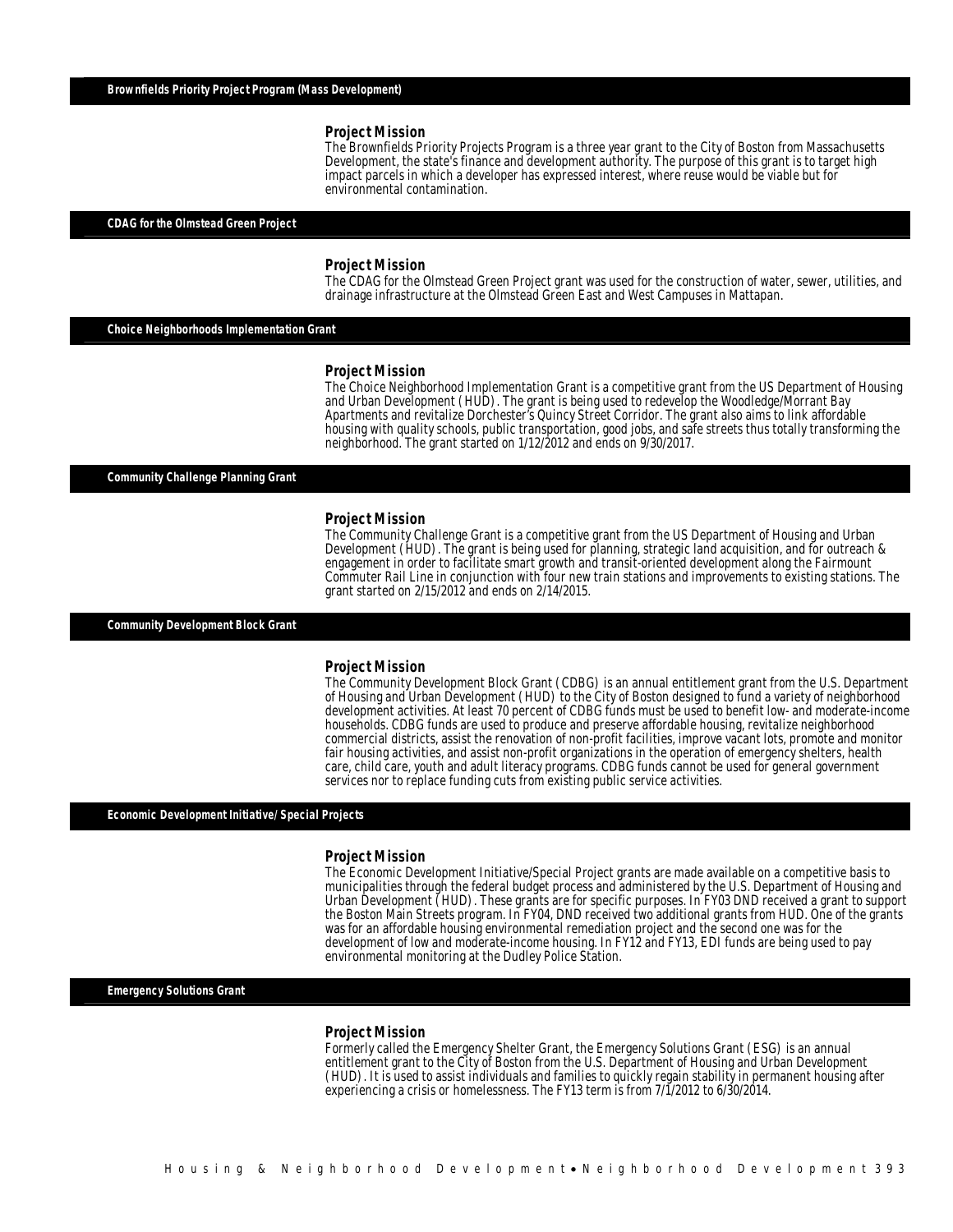The First-time Homebuyer Counseling/Foreclosure Prevention grant from the Commonwealth of Massachusetts supports foreclosure prevention and loss mitigation counseling activities serving geographic areas of Boston with high rates of default and foreclosures targeting occupants of 1-4 unit properties.

#### *Green Affordable Housing Initiative (MTC)*

#### *Project Mission*

The Green Affordable Housing Initiative (MTC) is a multi-year grant to the City of Boston from the Renewable Energy Trust, which is administered by the Massachusetts Technology Collaborative (MTC). These funds will be used to benefit the occupants of affordable housing in the City of Boston through the development of green affordable housing, which incorporates renewable energy, energy efficiency, green design and healthy home construction techniques into the City's affordable housing programs.

### *Home Investment Partnership (HOME)*

### *Project Mission*

The HOME Partnership Program is an annual entitlement grant from the U.S. Department of Housing and Urban Development (HUD) to the City of Boston to support the development of affordable housing. Eligible activities include new construction or rehabilitation of housing, tenant-based rental assistance for up to two years, and assistance to first-time homebuyers. All HOME funds must be used to benefit low- and moderate income households. Fifteen percent of HOME funds are set aside for Community Housing Development Organizations. HOME grants are five years in duration. The FY13 term is from 7/1/2012 to 6/30/2017.

### *HOPWA*

#### *Project Mission*

The Housing Opportunities for People with AIDS (HOPWA) Program is a three year grant awarded annually received by the City of Boston from the U.S. Department of Housing and Urban Development designed to provide affordable, appropriate housing for people with AIDS (PWAs) in the metropolitan Boston area. Eligible activities include: housing, counseling, housing development, rental assistance, technical assistance, homelessness prevention, operating costs including support services, and housing-related costs. DND will be directing these funds to three primary activities: metropolitan-area housing counseling to help PWAs find/retain affordable housing, technical assistance to developers of housing for PWAs, and emergency assistance payments to help PWAs retain their existing housing to prevent homelessness. HOPWA grants are three years in duration. The FY13 term is from 7/1/2012 to 6/30/2015.

#### *Inclusionary Development Fund (IDF)*

#### *Project Mission*

The Inclusionary Development Fund is a two year grant from the Boston Redevelopment Authority to assist middle income homebuyers. The fund is capitalized through fees paid by private developers in lieu of building onsite inclusionary affordable housing.

#### *Lead Hazard Reduction Demonstration Grant*

#### *Project Mission*

The LEAD Hazard Reduction Demonstration Grant is a 36-month Grant from the Department of Housing and Urban Development's Office of Healthy Homes and Lead Hazard Control to the City of Boston. The purpose of this competitive grant is to assist areas with the highest lead paint abatement needs in undertaking programs for abatement, inspections, risk assessments, temporary relocations, and interim control of lead based paint hazards in eligible privately owned single family housing units, and multifamily buildings that are occupied by low-income families. A modest demonstration projects component has also been included that can support lead abatement in foreclosed properties, housing receiverships, and units that reveal significant lead paint hazards as a result of the City's Turnover Inspection Ordinance.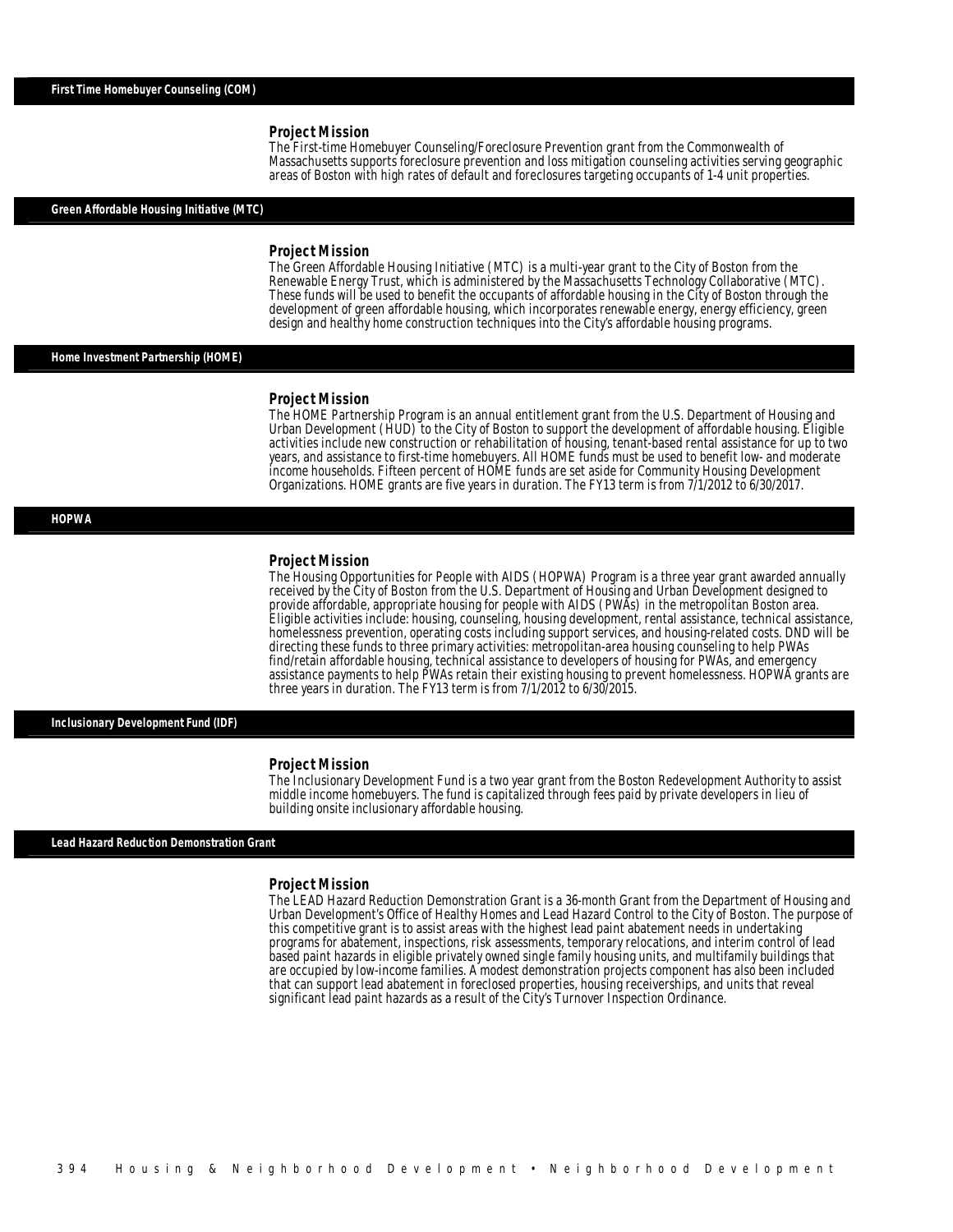The Lead Paint Abatement grant is a competitive 36-month grant from the U.S. Department of Housing and Urban Development's Office of Healthy Homes and Lead Hazard Control to the City of Boston. The purpose of the grant is to reduce the exposure of young children to lead-based paint hazards in their homes through intensive services consisting of counseling, outreach and abatement in the high-risk target areas of Dorchester, Roxbury and Mattapan and to provide financing services citywide. Activities include abatement, inspections, risk assessments, and temporary relocations. In FY13, two such grants will be active. The grant awarded in FY10 started on 1/1/2010 and ends on 12/31/2012. The latest grant started on 11/1/2011 and ends 10/31/2014.

#### *Neighborhood Development Fund*

#### *Project Mission*

The Neighborhood Development Fund receives revenue from the repayment of Urban Development Action Grant (UDAG) loans to the City. Funds can be used for eligible HUD Title I activities which are somewhat less restrictive than CDBG regulations.

#### *Neighborhood Stabilization Program (Federal Funds)*

#### *Project Mission*

Neighborhood Stabilization Program (NSP) is a non-competitive grant available to eligible cities from the US Department of Housing and Urban Development. Funds can be used to establish financial mechanisms for purchase and redevelopment of foreclosed upon homes and residential properties, including such mechanisms as soft-seconds, loan loss reserves, and shared-equity loans for low- and moderate-income homebuyers; purchase and rehabilitate homes and residential properties that have been abandoned or foreclosed upon, in order to sell, rent, or redevelop such homes as properties; establish land banks for homes that have been foreclosed upon; demolish blighted structures; and redevelop demolished or vacant properties. NSP funds must be committed within 18 months of the grant start date. All funds must be spent within three years. The start date of this grant is 03/09/2009 and end date is 03/08/2013.

#### *Neighborhood Stabilization Program (State Funds)*

#### *Project Mission*

Neighborhood Stabilization Program grants was made available to Boston and several other direct grant communities on a non-competitive basis from the Massachusetts Department of Housing and Community Development. The Commonwealth of Massachusetts agreed to match Boston's HUD NSP funds \$1-\$1 and will match the NSP admin funds \$0.50-\$1. Funds can be used to establish financial mechanisms for purchase and redevelopment of foreclosed upon homes and residential properties, including such mechanisms as softseconds, loan loss reserves, and shared-equity loans for low- and moderate-income homebuyers; purchase and rehabilitate homes and residential properties that have been abandoned or foreclosed upon, in order to sell, rent, or redevelop such homes as properties; establish land banks for homes that have been foreclosed upon; demolish blighted structures; and redevelop demolished or vacant properties. The start date of this grant is 07/20/2009 and the end date is 03/31/2013. Ì

## *Regional Foreclosure Education Grant (COM)*

#### *Project Mission*

The Regional Foreclosure Education grant from the Commonwealth of Massachusetts supports the expansion of foreclosure counseling providers under contract with the City of Boston. These providers serve geographic areas of Boston with high rates of default and foreclosures targeting occupants of 1-4 unit properties.

#### *Regional Network Innovations to End Homelessness*

#### *Project Mission*

Î

The Regional Network Innovations to End Homelessness grants were made available to the Boston Regional Network from the Massachusetts Interagency Council on Housing and Homelessness through the Department of Housing and Community Development on a competitive basis. Grant funds were used for implementing innovative strategies that inform new and emerging statewide housing approaches to ending homelessness. This grant started on 1/1/2009 and ended on 3/31/2011.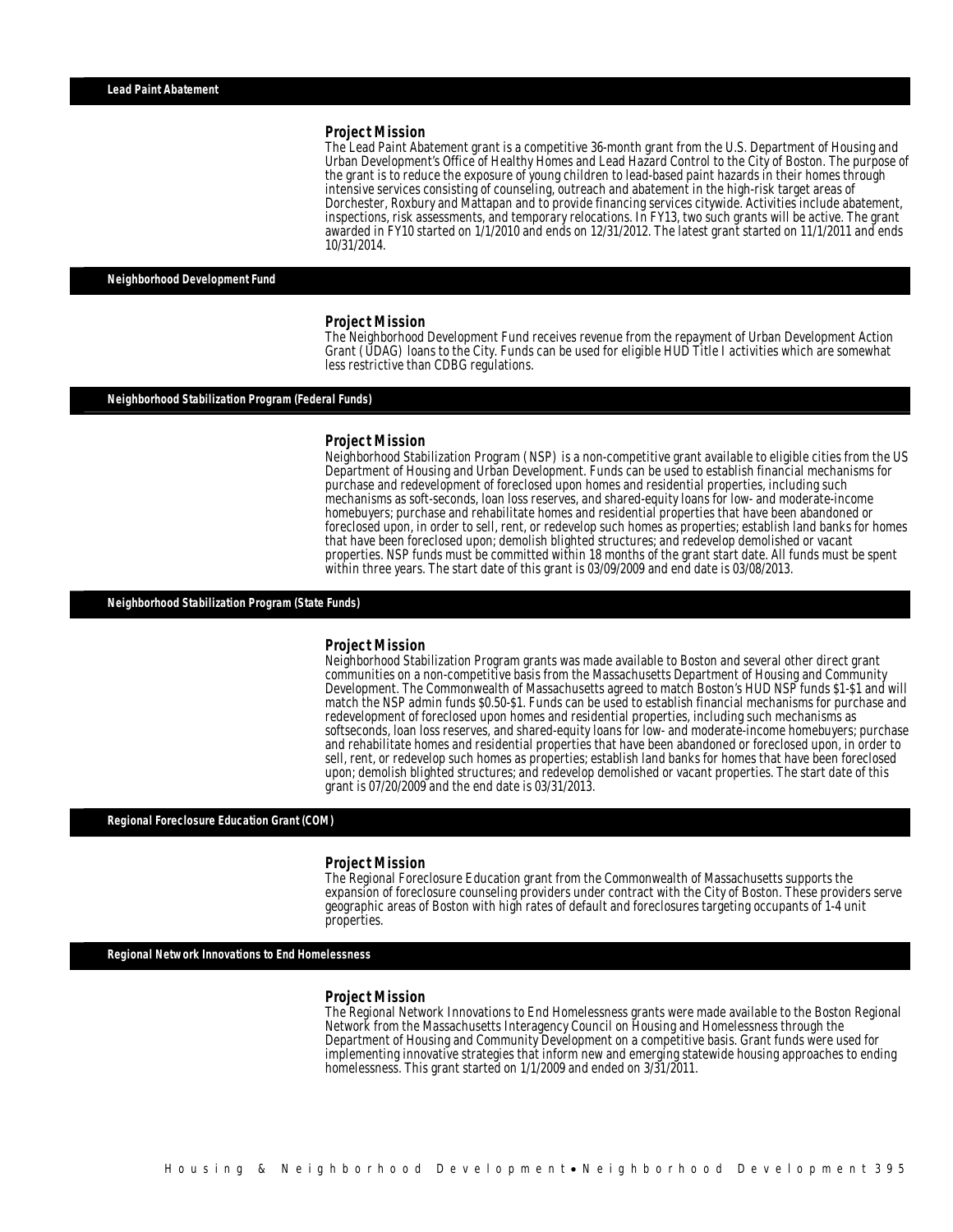Section 108 funds are available to eligible cities from the U.S. Department of Housing and Urban Development (HUD) on an application basis. Section 108 funds are secured by the City through a pledge of its current and future CDBG grant awards. These funds are used for economic development projects. Boston Invest in Growth Loan Fund is a \$40 million HUD Section 108 funded loan pool designed to jumpstart wellfinanced construction projects, create jobs, and strengthen Boston's economy. This program is designed for large commercial projects in Boston that have both permanent financing and equity in place. Boston Invests will finance the gap that remains between the financing and equity and the total project cost, known as mezzanine financing. In addition, up to 10% of the loan pool will be set aside for smaller neighborhood based projects of at least 5,000 square feet, the underwriting criteria for which will be the same as for the larger loans but the interest rate charged as well as the additional interest paid at the end will be lower. Additionally, \$2.5 million HUD Section 108 funded loan pool will be used tor energy efficiency and to promote job creation. The Economic Development Initiative (EDI) Program is a special HUD program that makes available grants to cities to spur economic opportunity by creating jobs, attracting private partnerships, and training residents for new job opportunities; to promote community development through a long-term economic development strategy; to establish community-based partnerships; and to develop a plan for responding to community needs by integrating economic, physical, human, and other strategies. The City received \$25 million in EDI funds for use within the Empowerment Zone.

#### *Shelter Plus Care*

#### *Project Mission*

The Shelter Plus Care is a one year grant that is funded by HUD to provide rental assistance for homeless persons with disabilities, primarily those with serious mental illness, chronic problems with alcohol and/or drugs, and AIDS/HIV. The supportive service, which must match the value of the rental assistance, are provided by federal, state or local sources.

### *Supportive Housing*

### *Project Mission*

Î

Î

The Supportive Housing program is an annual competitive grant from the US Department of Housing and Urban Development (HUD). The purpose of the program is to promote the development of supportive housing and supportive housing services, including innovative approaches to assist homeless persons in the transition from homelessness, and to promote the provision of supportive housing to homeless persons to enable them to live as independently as possible. The program has three goals; to help program participants obtain and remain in permanent housing, to help participants increase skills and/or income, and to help participants achieve greater self-determination.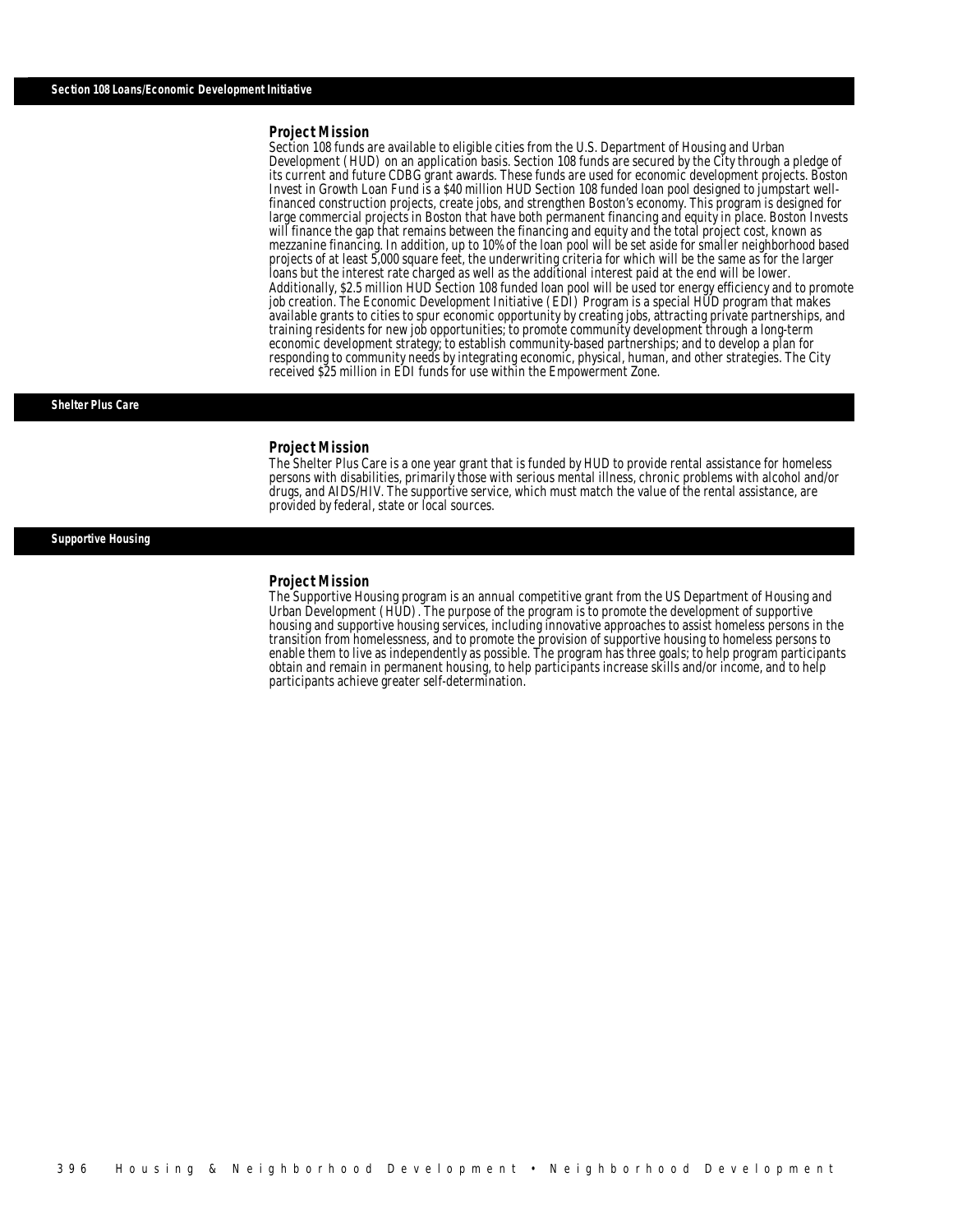# Neighborhood Development Capital Budget

## *Overview*

Capital investment will support efforts to repair and rebuild public facilities, revitalize neighborhood business districts, and improve public spaces operated by the Department of Neighborhood Development.

# *FY13 Major Initiatives*

- Renovate the public restrooms, stage lighting and sound system at the Strand Theatre.
- Replace the water line that supports the Fire Training Academy and the Police gun range on Moon Island and the Public Health Commission's campus on Long Island.

| <b>Capital Budget Expenditures</b> | Total Actual '10 | Total Actual '11 |           | <b>Estimated '12 Total Projected '13</b> |
|------------------------------------|------------------|------------------|-----------|------------------------------------------|
|                                    |                  |                  |           |                                          |
| <b>Total Department</b>            | 774,295          | 50.148           | 1.434.000 | 2,300,000                                |